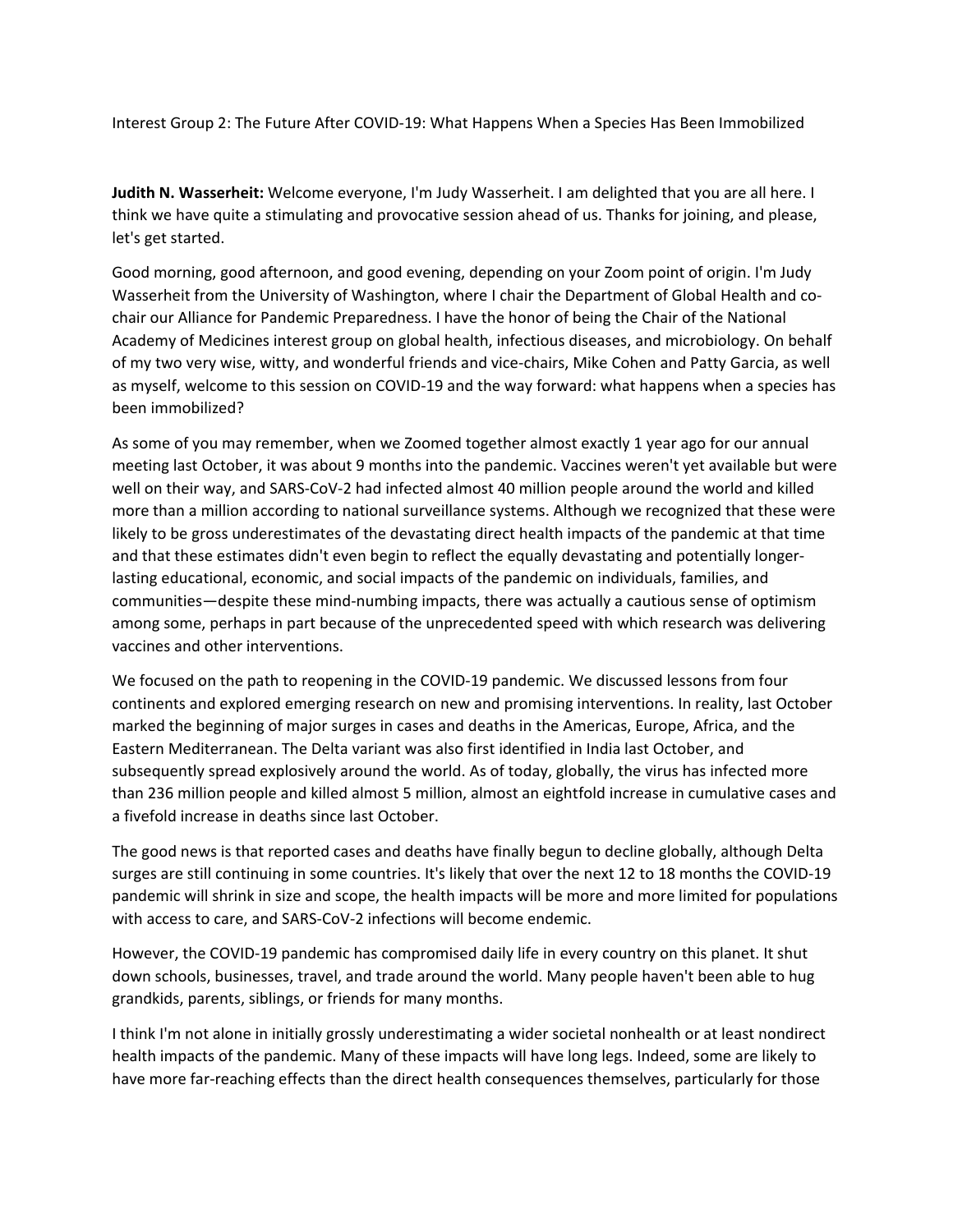who are already marginalized because of poverty, race, ethnicity, gender, and other factors that divide us.

Today we're going to consider the profound, multifaceted implications of the prolonged social isolation and disruption human beings in their societies have suffered from the COVID‐19 pandemic. Our four distinguished panelists will get us started with 15‐minute presentations, during which they'll discuss what we know about these impacts to date and offer provocative predictions going forward from four critical perspectives.

First, Chris Murray will discuss the effect of the pandemic on human health and the global burden of disease. Next, Jaime Saavedra will talk about the effect on our educational systems and the long‐term impacts on our children. Then Stephanie Segel will share her insights about the effect on the global economy and how we might expect recovery to unfold. And finally, we'll turn to Erica Charters, who will help us look at what history does and does not tell us to expect—what lessons can be learned from epidemics in earlier eras.

Then we'll shift gears, and Patty Garcia will moderate what I am quite confident will be a very stimulating Q&A session and discussion. And finally, Mike Cohen will bring us home with a brief synthesis and closing comments.

This is the second year that the National Academy of Medicine has convened the main meeting and interest groups via Zoom. We're also delighted to welcome for the second time the public audience to this interest group. A large number of people have already registered to join us. Building on what we learned last year, here's how this is going to work.

National Academy of Medicine members, please type your questions and comments into the chat box. If you really want to ask a question or make a comment verbally, please still type the basic question into the chat box and indicate that you want to speak by also typing "UNMUTE" in capital letters and we'll do it. This will help Patty aggregate related questions and comments so that we can get to as many people as possible.

For our public registrants, you'll be viewing the meeting as a webinar, and live comments by chat, audio, or text are not available in this format; however, if you have any comments or questions for anyone on the panel, we very much want to hear from you. Please send them to the email address that's listed on the webinar page and is also being posted in the chat. Your comments and questions will be collected after the meeting and sent to the appropriate panelist.

Now let's get started. I'm going to give brief introductions for all of our distinguished panelists and for Patty and Mike now so that I don't interrupt the flow.

Chris Murray is Chair of Health Metrics Sciences at the University of Washington and Director of the Institute for Health Metrics and Evaluation (IHME). He's a physician and health economist who has led the development of a range of new innovative methods and empirical studies to strengthen health measurement, analyze the performance of public health and medical care systems, and assess the costeffectiveness of health technologies. During the pandemic, Dr Murray and his colleagues at the Institute for Health Metrics and Evaluation have provided projections of the impact of the pandemic on the global burden of disease as well as on health systems' capacity in the United States, which have been widely cited by policymakers across this country and around the world.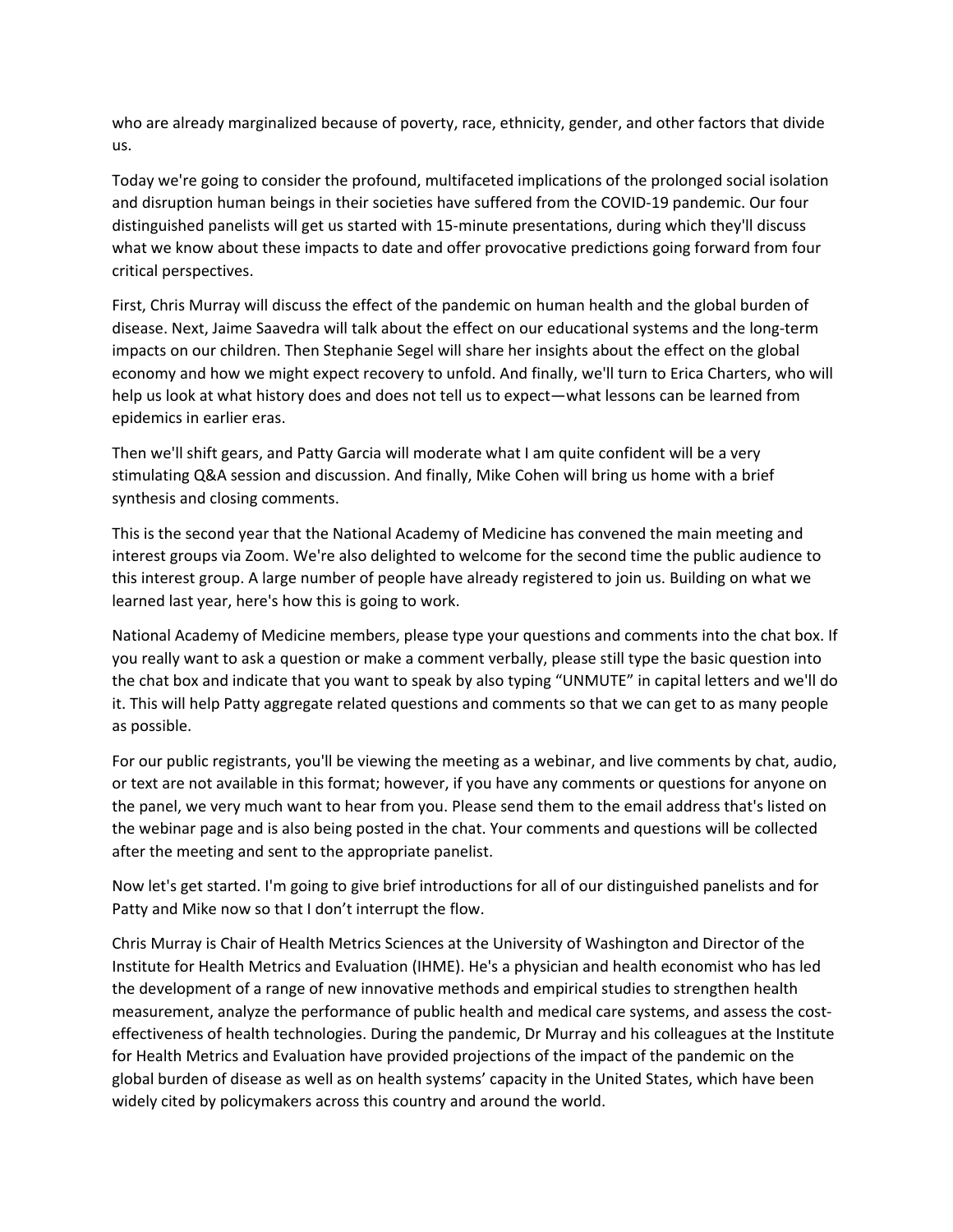Jaime Saavedra is Global Director of Education at the World Bank, where he previously directed Poverty Reduction in Equity and was acting Vice President of the Poverty Reduction in Economic Management Network. He rejoined the bank after serving as Minister of Education in Peru from 2013 to 2016. An economist by training, Dr Saavedra has led groundbreaking work in multiple areas, including poverty and inequality, employment and labor markets, and the economics of education. Over the last 20 months, he has added work on the impacts of COVID‐19 to his portfolio.

Stephanie Segel is a senior fellow at the Center for Strategic and International Studies, CSIS, where she's focused on economic competitiveness, US–China economic relations, and the role of international financial institutions in the global economy. Until 2017, Ms Segal served as Co‐Director of the East Asia Office of the US Department of Treasury, having previously worked in the Western Hemisphere, South and Southeast Asia in international monetary policy offices. She also served as a senior economist at the International Monetary Fund, where she covered a range of emerging market and advanced country economies. Like others at CSIS and many of us here today, she's recently pivoted to focus on the pandemic.

Erica Charters is Associate Professor of the History of Medicine at Oxford, where she also is director of Oxford's Center for the History of Science and Medicine and Technology. Dr Charters is an expert in the history of war, disease, and bodies and is currently coordinating a multidisciplinary project on how epidemics end. Her recent article on the history of science and medicine in the context of COVID‐19 provides an excellent springboard for our discussion today.

Patty Garcia is a professor in the School of Public Health at Cayetano Heredia University in Lima, Peru. She's the former Minister of Health of Peru, Dean of the School of Public Health at Cayetano, and former chief of the Peruvian National Institute of Health. An infectious disease physician and epidemiologist, much of Dr Garcia's research has focused on sexually transmitted infection including HIV, particularly human papillomavirus and cervical cancer, as well as reproductive health and medical informatics. During the pandemic, she's played a leadership role in multiple clinical trials in Peru and, more broadly, in the response to COVID‐19.

And finally, Mike Cohen is a professor of Medicine, Microbiology, and Immunology and also Epidemiology. He is associate Vice Chancellor for Global Health and Director of the Institute for Global Health and Infectious Disease at the University of North Carolina at Chapel Hill. Dr Cohen's research has focused on the transmission and prevention of HIV with special emphasis on the role of sexually transmitted infections. Over the last 18 months, he and his colleagues have been a critical part of the COVID prevention network in conducting trials, monoclonal antibodies, and other interventions.

So, as you can see, we have an outstanding set of speakers for this session. With that, I'll turn this over to you, Chris, for our first presentation.

**Chris Murray:** In this presentation I'm going to walk through the evidence on what have been the impacts of the COVID‐19 pandemic, and I'll briefly give comments in these five areas.

Let's start with the simplest aspect of how much COVID infection has there been, how do we know, and what's that pattern look like worldwide?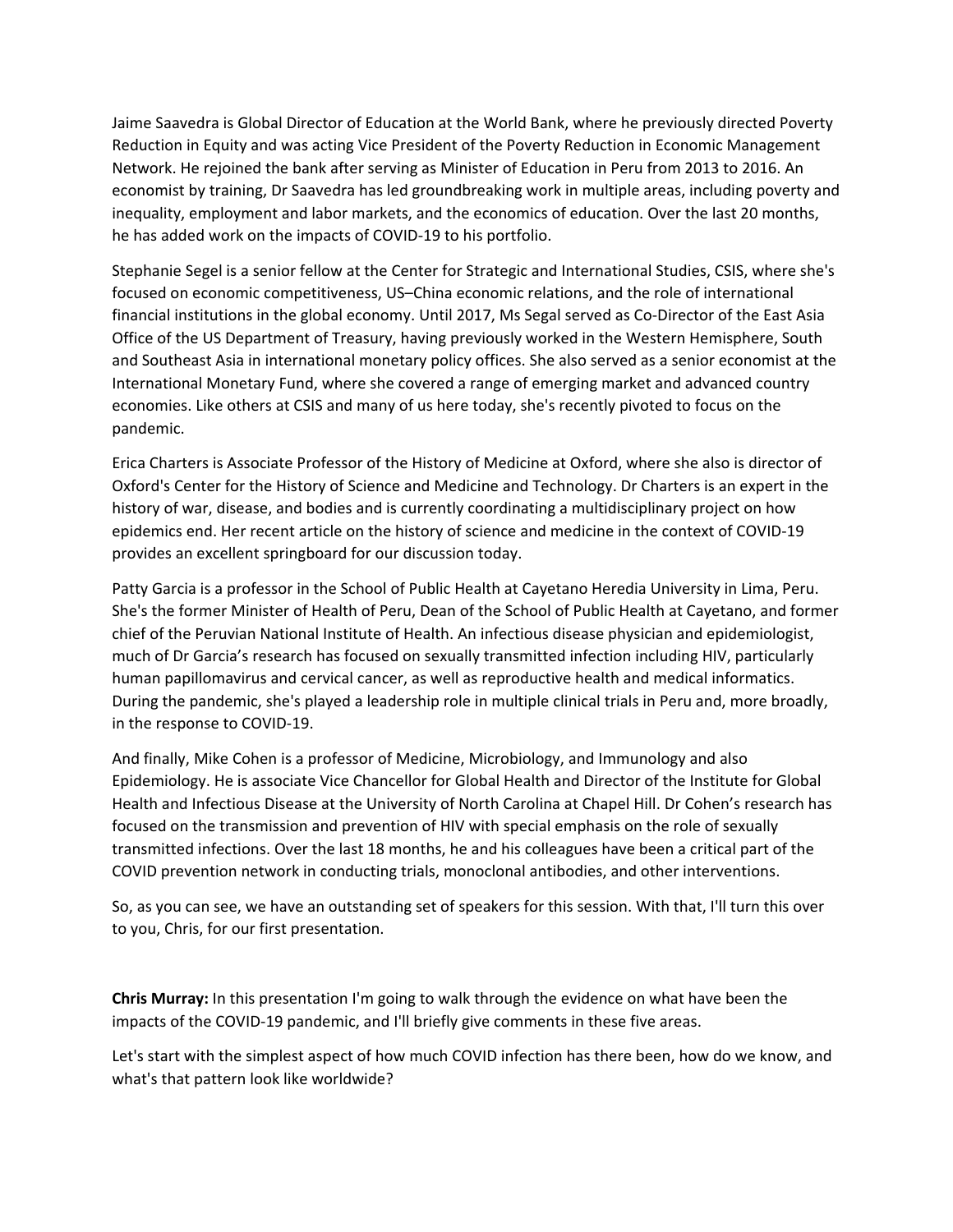The way at IHME that we look at the pandemic is illustrated here for Florida. We do this sort of analysis for about 500 or 600 different jurisdictions, that is either national level, or subnational for larger countries. This summarizes a lot of data. The top left is reported cases in green, over on the next side on the left is reported hospital admissions in blue, and then in the bottom left is reported deaths in red.

Those are all inadequate measures of what's happening because not all cases or infections are reported. Hospitalizations only get the severe cases and, of course, deaths only get at a fraction of infections. So the way we put this together to understand infections around the world is we use seroprevalence data, here illustrated for Florida on the bottom right. The purple points are seroprevalence data corrected for waning sensitivity of antibody tests. I don't have time to go through that in detail. In the middle column are the empirical estimates of the infection detection rate, the infection hospitalization rate, and the infection fatality rate (IFR).

We put all that data together and get the top right, which is our best estimate of daily infections by triangulating cases divided by the infection detection rate, hospitalizations divided by the infection hospitalization rate, and death divided by the IFR. We put that together for each location. We update that weekly; that's posted on our website as part of our analysis. That's how we come up with this view of estimated global daily infections.

Roughly, the pandemic was running at about 5 million infections a day from June of 2020 right through until late January of 2021. We started to come off the Northern Hemisphere seasonal peaks and got down to as low as about 3.5 million infections a day, and then the Delta variant showed up and created enormous transmission in particularly India, leading to a peak of over 15 million infections a day. We've been seeing Delta waves elsewhere, leading to that peak up until August, and now we're currently in a phase of declining transmission. More on that later.

When you put that location-by-location analysis together, this is the map of the fraction of the population that has been previously infected. You can see really high levels of past transmission in Mexico, in Brazil, in Ecuador and Peru, in the Russian Federation, in all of South Asia, and in Southern Africa, and then some parts of the Middle East.

There are places where we just don't really believe the data. They stand out on this map: Nicaragua, Venezuela, no data actually being a meaningful data report for Tanzania or Turkmenistan. But generally, we think this pattern is a reasonable reflection with those exceptions of where there has been a lot of transmission and where there has been much less. The biggest question mark remains sub–Saharan Africa outside of Southern Africa because of the absence of many seroprevalent surveys, which has been a really unfortunate gap in our knowledge.

What about death from all those infections? The way we look at this first is by looking at excess mortality. For more than 200 jurisdictions, we have weekly or monthly death, and those are the basis by which we estimate, by comparing using an ensemble of models what was expected each week or month based on data back to 2010. This data set includes some LMICs [lower- to middle-income countries] not as many as we would like, but it's certainly, there are some. The recent availability of civil registration data for a number of states in India has certainly helped us understand the magnitude of the Delta surge there. Of course, those data do need to be corrected for underregistration as is true for some of these data for other LMICs as well.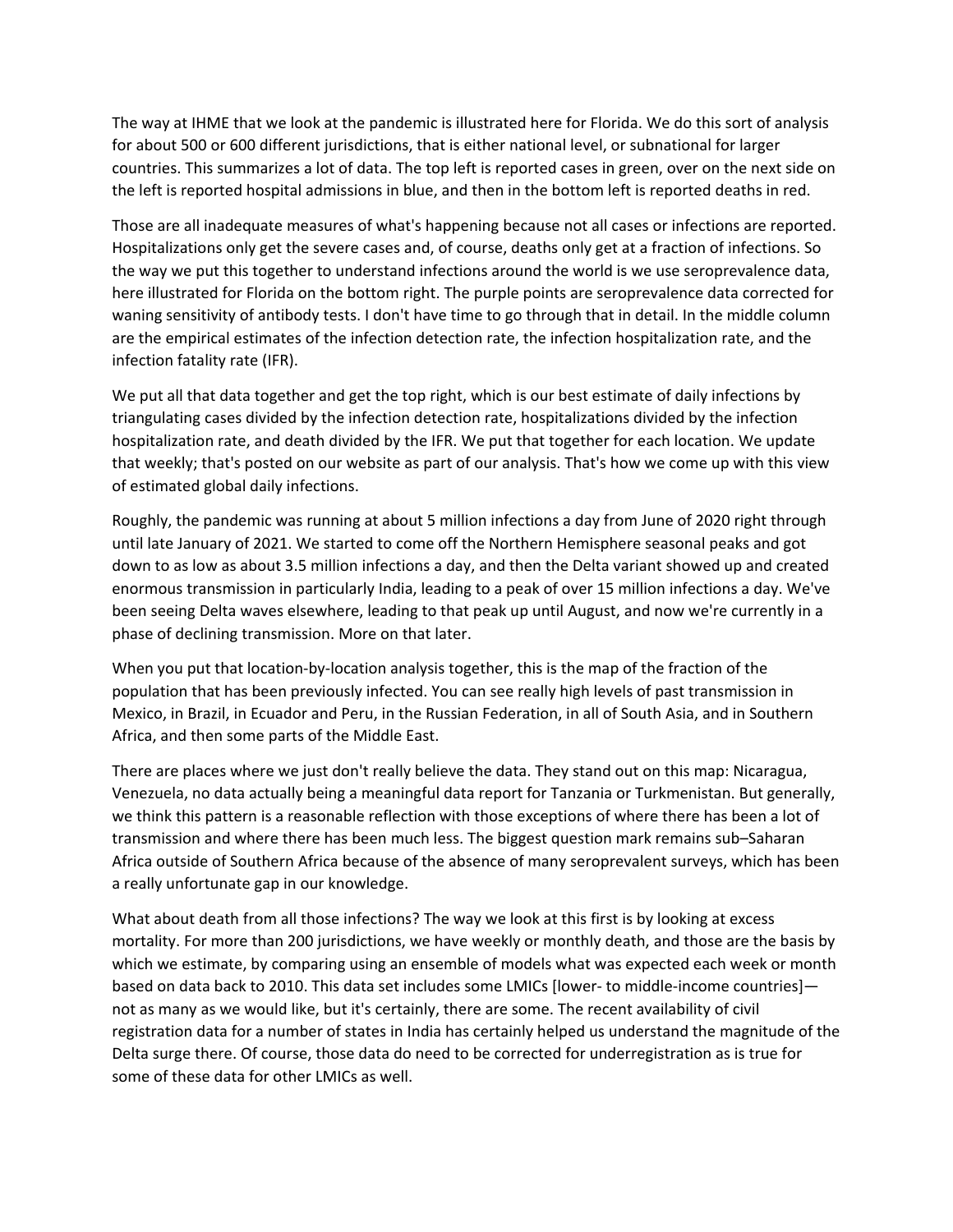We then have the challenge of figuring out what excess mortality might be in the places without this direct weekly or monthly measurement, which would include most low-income countries where they don't have complete registration of deaths. For those we built a statistical model, and that has things you'd expect to be in there, like seroprevalence, reported deaths, the infection detection rate, and then a host of variables that might affect the likelihood of identifying a case and how well they're treated: universal health coverage, hospitalization rates, prevalence of diabetes, prevalence of obesity, smoking rates, and a host of other variables. Many variables come out to be predictive in this analysis and, at the end of the day, we come up with a predictive equation that seems to be quite good, using out‐of‐sample predictive validity with about, on average, an 8% error.

What do we find out? We find that there are, up to the beginning of October, about 5 million reported deaths, but excess deaths are probably in the order of 14 to 15 million; so many more deaths. This is driven quite substantially by great underreporting in places like India that had very considerable transmission and associated death.

Because we're estimating for places without the direct measurement, there's a lot of scope for being wrong, but as a rough order, we think that there is many, many more deaths from COVID, from the pandemic, than the official reported data would suggest. A much trickier challenge is to say what fraction of the excess mortality is due to the virus, and how much is due to other pandemic‐related changes in behavior, deferred care—a long list of possible mechanisms. We used some statistical models, these are far more uncertain, to try to estimate that and come up with our best estimate of about 9 million deaths are directly due to COVID, which implies maybe as many as 5 to 6 million deaths are due to other factors related to the pandemic.

Here's a map of estimated excess death rate. The biggest impacts in terms of death have been in the southern United States, Mexico, much of Ecuador, Peru, many states in Brazil, southern Africa, and then very much in Eastern and Central Europe, southwestern Europe, Spain and Portugal, and then many parts or many states within India have had excess mortality rates that are in the higher end of the spectrum; with much lower death rates in some select countries. Canada stands out, given the contrast across the border with the US, but there are many examples like that—Norway, Finland, Australia, New Zealand, as examples of, so far, low excess mortality rates.

What about those other pandemic-related mortality? The WHO definition is anybody who has gotten PCR‐positive or equivalent tests. There have been detailed data audits looking for this sort of information on death certificates for a number of countries, including Peru, Mexico, and the Russian Federation. Those suggest that not all of excess mortality, particularly in the Russian Federation, is related directly to the virus. That leaves open this idea, that I mentioned before, that there's considerable mortality from other causes.

But we have a real problem just finding what those other causes are. There's a number of published studies that suggest in a particular place what causes may have gone up, but more systematic evidence is still early days. There's only about 10 countries where we've been able to get 2020 cause of death data, and those do not reveal a very convincing pattern across countries.

The one part that is convincing is the marked reduction in flu and measles deaths, and then a more mixed bag around reductions due to RSV. Those reductions seem very real, but which causes went up to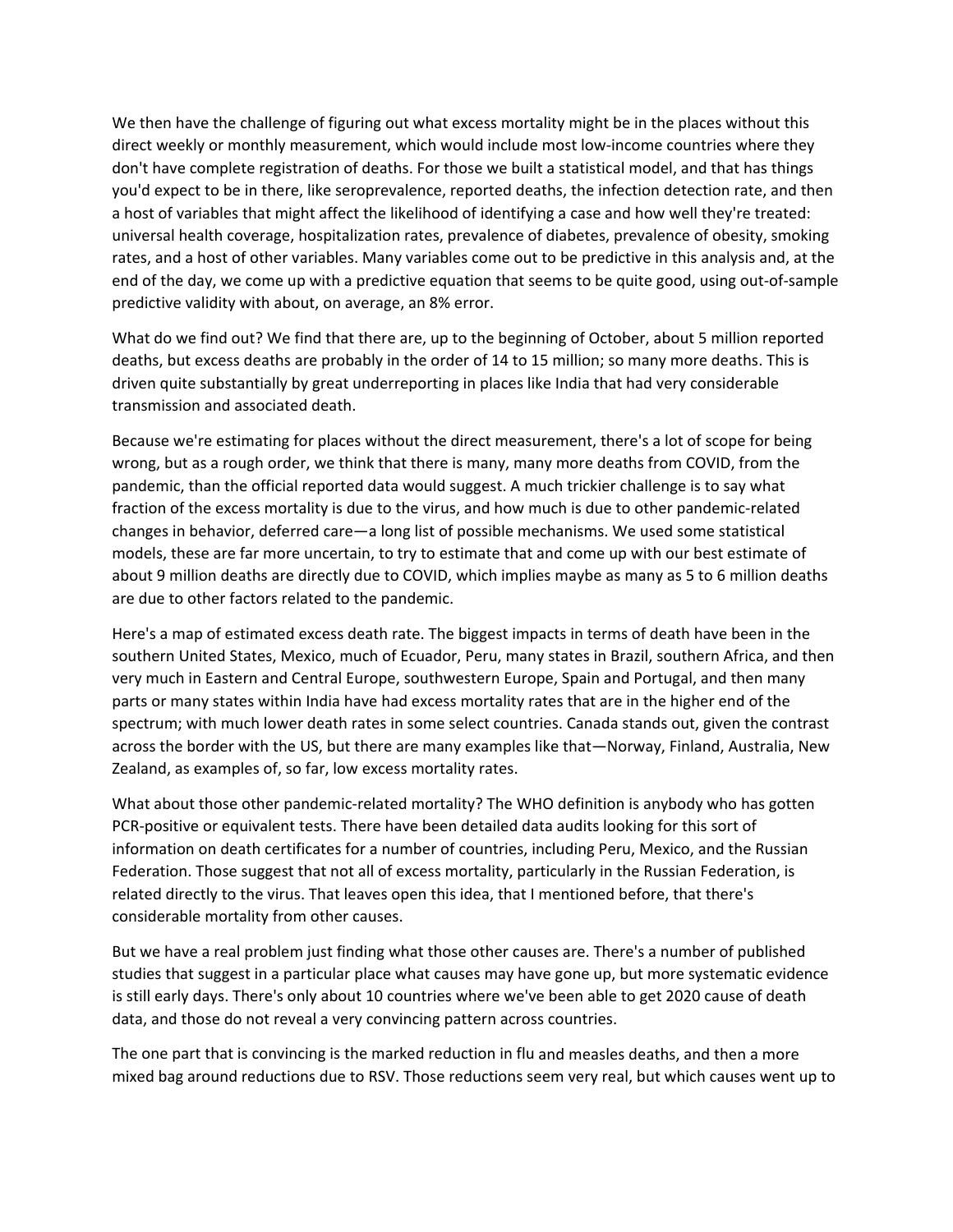account for the 5 to 6 million other pandemic‐related deaths will probably have to wait until we get much more cause of death data for 2020 available for analysis.

One of the key drivers and what's behind our model estimate of 5 to 6 million deaths that are related to the pandemic but not directly caused by the virus is levels of mobility, which now have been well tracked by cell phone usage data. There's questions of selection bias in certain countries, but in general, we've had this very rich resource from a number of vendors about mobility as measured by people's phones moving around. This is the global summary of that data. [There was a] massive reduction globally at the beginning of the pandemic, and then we had reduced global levels, highly variable across countries, right through until May, and then since May of 2021, steadily moving back up to pre‐COVID levels of mobility.

The one outcome where this sort of evidence has been nicely summarized is for mental health. Damian Santomauro and Alize Ferrari from the University of Queensland have led this collaboration reviewing the published studies and then making estimates for where we don't have data on the changes in major depression and anxiety. On the right—this paper came out the beginning of October in *The Lancet*—and on the right, the red line is the prevalence during the pandemic of, on the top is anxiety on the bottom row is depression, by age and sex. You can see—the blue line is pre-COVID, the red line is post-COVID there has been a considerable increment. Another way to see those results is with this population pyramid; the green and blue color is baseline depression and anxiety disorders, green is anxiety, blue is depression. The increment by age and sex that is estimated due to the pandemic is in red for anxiety and purple for depression. So a very substantial estimated increment. The paper outlines many of the limitations of this analysis, so we can't be 100% sure that the magnitude, is as shown, but this is the best assessment that's currently available on what seems like a very substantial contribution of the pandemic to mental health disorder prevalence going up.

To round out this assessment of what has been the impact of COVID given the massive global transmission, a huge increase in mortality, and at least compelling evidence around mental health and likely incurred effects of deferred care and other mechanisms to increase the death rate from a number of causes, where are we headed? Before showing you long‐range forecasts, I need to point out that forecasting far into the future is very challenging, not just because of the usual transmission dynamics and how who interacts with whom, those are not always present, but we have some longer‐term issues of when and whether there will be new variants that demonstrate considerable immune escape.

How much does the immunity given by natural infection and vaccination wane over time? We know it does for vaccination protection against infection, but we don't yet have a lot of evidence on the waning effects for vaccination for protecting against hospitalization and death. The other thing that we suspect is happening is that governments and individuals will be less likely to be careful—wear a mask, avoid interaction—as transmission goes up. We actually have issues around how much will there be uptake of boosters given vaccine hesitancy in the first go-round? How much transfer of vaccines [will there be] from high-resource settings to low-resource settings?

Bearing all that in mind, here's our long-range forecasts for COVID. The green line is our reference scenario, the numbers that we think are probably most likely true. If we don't have a new variant and if we don't think that waning immunity from natural infection is as big an issue as some have argued, then by April or May of 2022, globally we should see transmission coming down to quite low levels. Of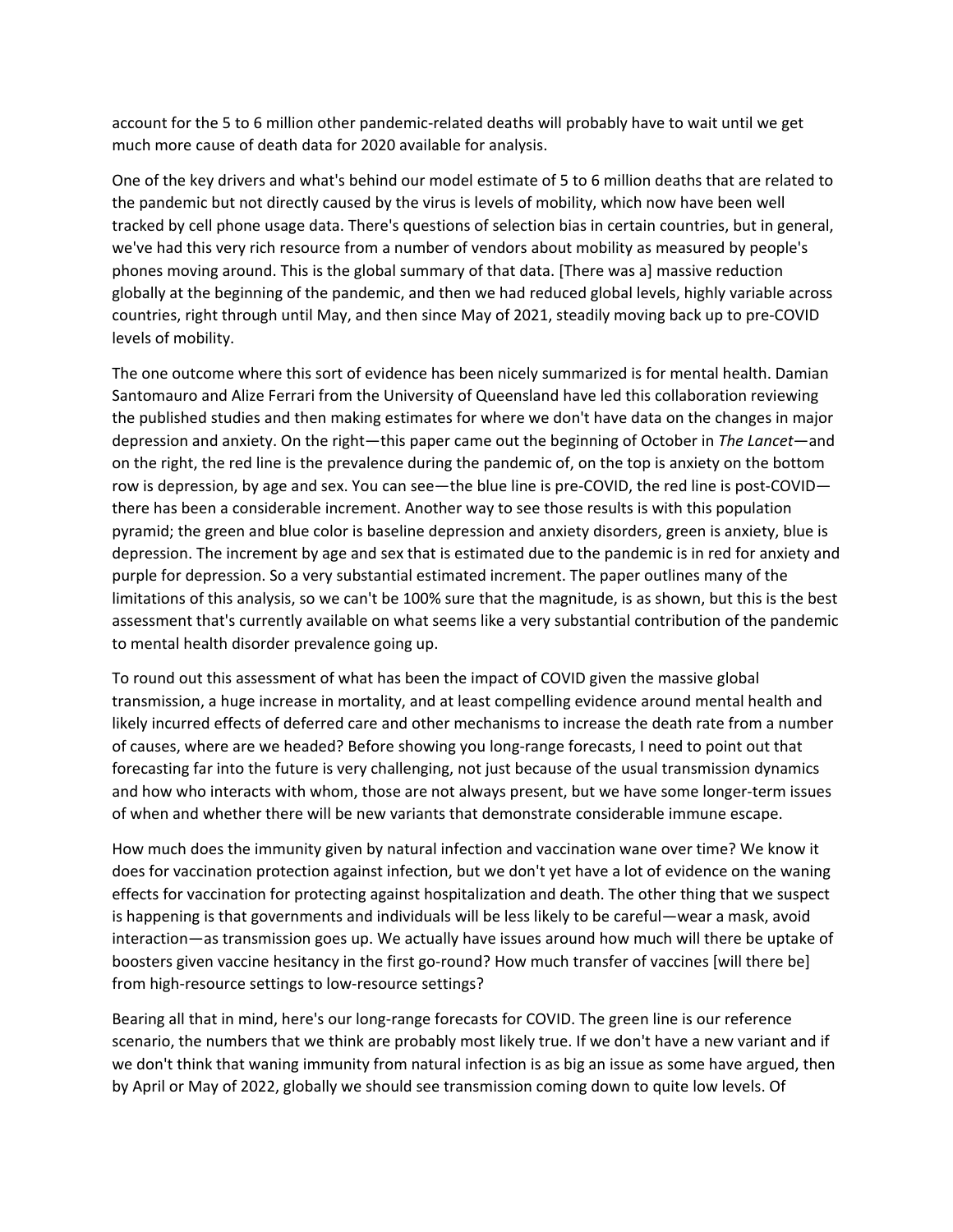course, we don't actually believe that is the case because likely variants will come along and there is going to be waning immunity.

For death, similar story. We see the numbers coming down to a quite low level at the global level, dropping down to maybe 1,000 deaths a day or less by the spring or summer of next year. But again, that's without taking into account what is very likely going to be the case, which is that there will be new variants that evolve and there will be waning immunity. Personally, not backed up by a quantitative model, my view is that we will be moving towards a more seasonal model of endemic COVID that shows up each winter season and, combined with flu, puts extra burden on both individuals but also on health care providers as we think towards the future.

Thank you very much for this quick walkthrough of what have been the effects of COVID and what they might be in the near future. Thank you.

**Judith N. Wasserheit:** Chris, thanks very, very much for that superb overview of the health impacts, both direct and indirect. I think the mental health impacts are particularly disturbing because of the likely consequences with respect to both risk for other health problems and inadherence to treatment.

Your forecasts offer very fertile ground for as a point of departure for our discussion.

We're going to turn now to impacts on education, educational systems, and our children and to Jaime Saavedra. So could we go on to that next presentation, please?

**Jaime Saavedra:** Good morning and many thanks to the National Academy of Medicine and to the Interest Group on Global Health, Infectious Disease, and Microbiology for this invitation.

I want to use this opportunity to share with you some insights about what has happened with education during this pandemic. This is the worst education crisis in the last century. The hit on children and youth, as we're going to see, has been tremendous.

Before doing that, let me share with you a bit about where our education systems were before the crisis. In 2019 we came up, the World Bank together with UNESCO, we came up with an indicator that we called "learning poverty," which is the share of 10-year-old children that cannot read and understand a simple text. If you think this indicator should be zero, this percentage should be zero, all children at that age should be able to have these fundamental skills. Unfortunately, before the pandemic in low‐ and middle‐income countries, this number was 53%. That means half of children at age 10 did not have the fundamental skills that they need for a productive life. We're talking about all 10‐year‐olds; most of them are in school, some of them are not in school, but most of them are in school, so they are in school, but not necessarily learning.

Aspiring to eliminate learning poverty is similar to our goal of ending hunger or ending extreme poverty. Those numbers should be zero. This high learning poverty that we see, this 53%, is really an early warning that all other education outcomes that we care about are at risk: completion of secondary education, access to tertiary education, quality education in general, all goals included in the Sustainable Development Goal 4 are in jeopardy if kids cannot read at age 10.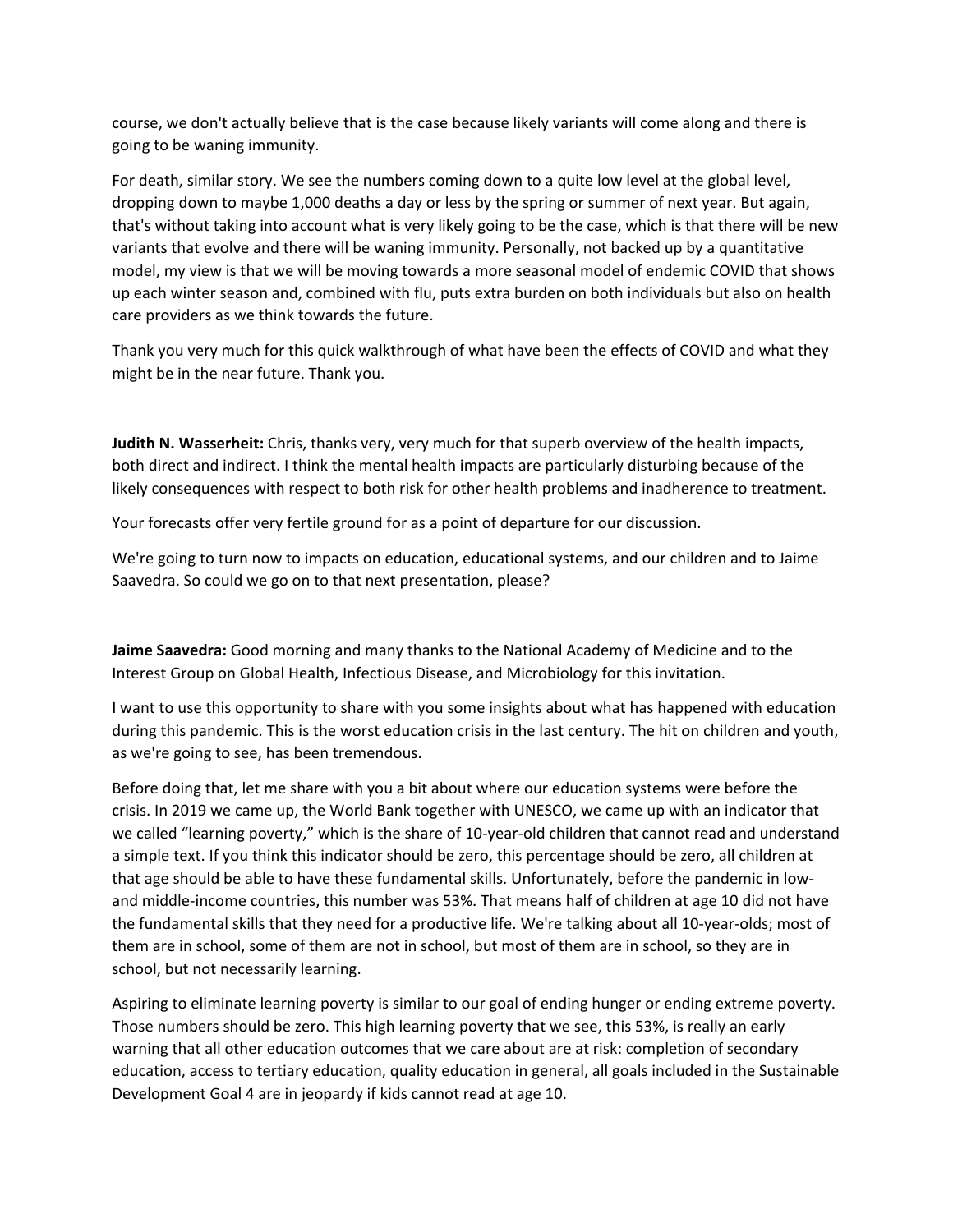This is really morally unacceptable. All children have the right to education, an education that provides them with the skills that they need to be productive citizens. But it is also economically unacceptable, because we do have the financial and the technical means in order to eliminate this learning poverty. We know how a good school works. There are resources in countries, but it is really a political commitment that all countries need to engage in order to make sure that all kids have the right quality education. We were far from achieving that, and actually even before the pandemic the trends were not necessarily the right ones. Learning poverty was going down, but it was not going down at a very fast pace.

What was the impact of COVID-19? When the pandemic hit, an important point is that school closures were considered part of the arsenal to fight the pandemic. That happened without much knowledge of the benefits of keeping school closed; it was this intuition that if schools were kept open or universities were kept open, that could contribute to an acceleration of infection rate.

But we didn't know much, and also it was done without much internalization of the costs borne by children and youth regarding not being at school. Actually, one thing is that if we had school closures, if we had closures of 3 or 4 months, but unfortunately children have been out of classrooms really during extended periods.

As you see in that graph, globally the average as of now is about 155 days. In Latin America and South Asia, if we put together complete closures and partial disclosures, really the numbers are above 200 days. In North America, the number is very high, but most of the closures that we've seen in North America had been partial; some states were open, other states were not, some counties were open, other counties were not. In the Middle East, Latin America, South Asia there were 200 or more days of precedential school days closed, and that's about 1 year and even 1.5 years out of school.

A year‐and‐a‐half later, these disruptions to education still persist. As you see in that map, countries in yellow are countries in which we still see partial closures. There are a few countries in orange in which the school systems are still completely closed.

Countries did not stand still. Most of them provided some sort of remote education during school closures, and it was really a multiplatform endeavor. Countries realized fast that not all children had access to Internet. In low‐income countries access at home would be 10%, and middle‐income countries 50%, in which countries it was much higher. If we talk about low‐ and middle‐income countries it had to be a combination between online, TV, radio, messaging apps, etc. The key point is that the experience that all different children had was extremely different. Some kids will have a broadband connection at home, books, a device, space to read and play while other kids and many, many kids will have nothing of that. So the experience that children have lived during this pandemic across countries and within countries have been extremely, extremely heterogeneous.

Where are education systems now after the pandemic? Our schools are really not out of this COVID-19, but many, many school systems are starting to open again. We have done some simulations to see what would happen with this 53% that I was talking about before with the length of school closures that we have had to end with the quality of remote learning and distance learning that we have seen. Our initial simulations show that this number could be 63%. Recently, with extension of school closures, particularly in South Asia and Latin America, our new simulations show that this number could be even close to 70%.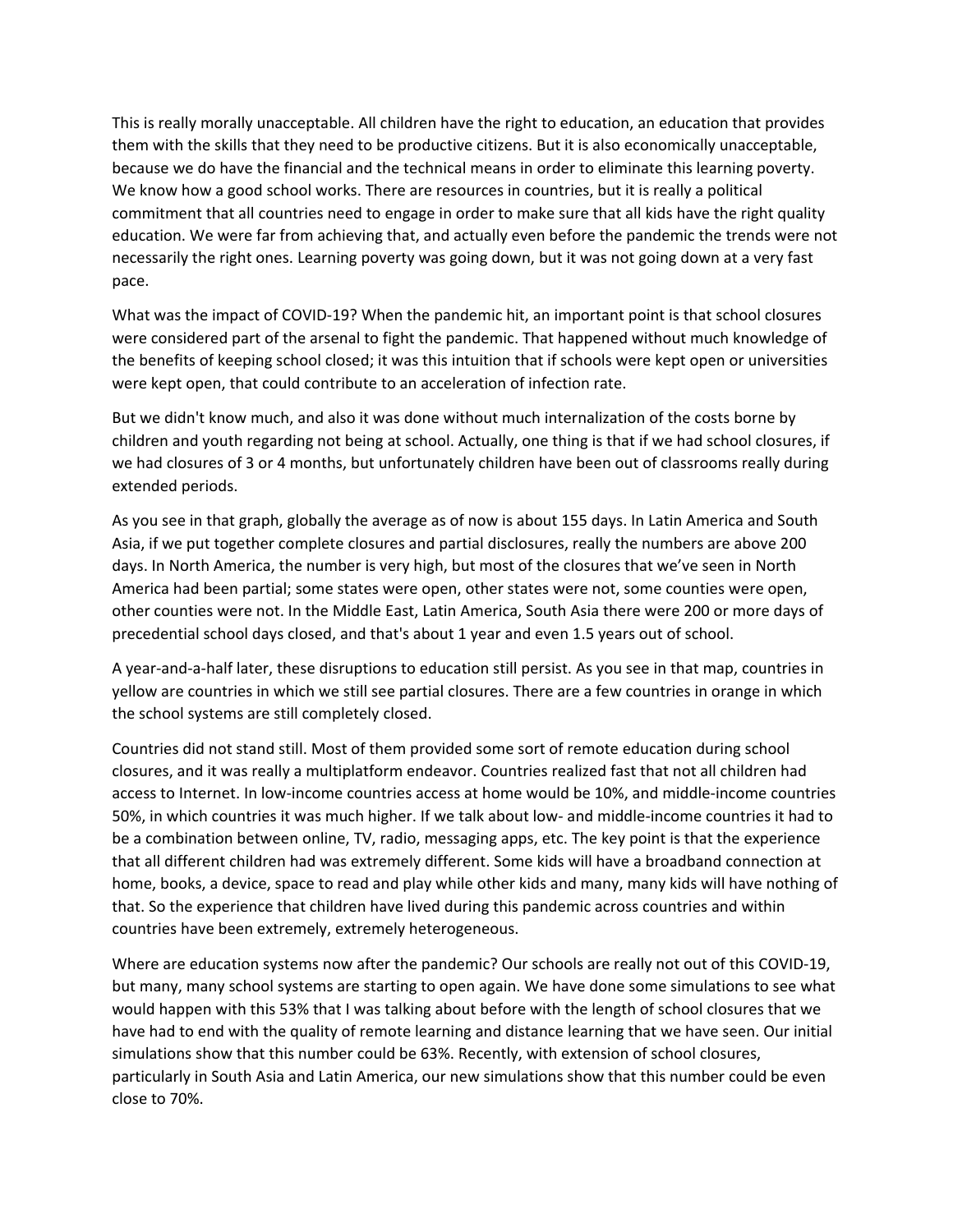Academic learning is only just one part. We see many other issues that are impacting young adults and children. We have 24 million additional students that might drop out of the school system; 370 million children have missed a daily school meal because their main meal was at school; 13 million more girls might marry early, particularly in Africa and South Asia; there is a doubling in the rates of depression and anxiety symptoms in children globally. With the losses in learning and with potential school dropouts, we estimate that this generation might be losing about \$16 trillion of future income. I'm not talking about the losses for economies in general, but losses for this generation in terms of future income and future well-being. This \$16 trillion approximates about 12% of global GDP, for you to understand that is really, really, a large number.

The other issue that worries us a lot is that there is an inequality catastrophe ahead of us if we don't do something. An inequality catastrophe across generations by socioeconomic level and by education level. I'm going to give an example of each one.

In terms of what might be happening to this generation, we have some learning data post school closures—not a simulation, but this is real data that starts showing that this generation is experiencing large learning losses. With this real data we see, for instance, that in the actual data in Karnataka in India, only 16% of grade 3 students could perform simple subtraction in 2020, but that was compared to nearly 24% in 2018. In South Africa, grade 2 students have learning losses that are up to 70% of a year of learning. In Latin America, in Sao Paulo, Brazil, its state had measured learning continuously throughout the pandemic; at the end of 2020, students have learned only 28% of what they would have learned if they had had precedential classes.

We need to have more data on this, but we see some reluctance of many countries of measuring learning because news is going to be bad. As I'm going to say later, we really need to have that data, even if they are bad news.

Learning losses are unequally distributed by socioeconomic level. As I said, the experience with distance learning has been very different across different students, from poor students really having no exposure to rich students having some decent online experience. We don't have data yet for poor countries or middle‐income countries, but for rich countries, let me give you the example of United Kingdom, there are 50% higher losses in reading in schools serving disadvantaged students. In the state of Maryland in the US, we see that comparing 2021 with 2019, overall reading readiness failed by 35 points; but if we look at disadvantaged students that number went down by 46 percentage points.

In addition to this hit across the generation, across the income scale, experience has not been the same for students in different grades. Actually, it is much worse for the younger kids. Here we have data again for the state of Sau Paulo in Brazil, and we see that the change in scores in grade 5 comparing 2021 and 2019 is 29 points; in grade 12 it was only 11 points. This is something that we see in the in the US clearly as well, with much larger losses in the early grades.

Let me start finishing and wrapping up with some lessons from the pandemic. (1) The first lesson is that we need to close the digital divide. The school systems are going to be more resilient if education can continue at home. All kids need to have a device either for precedential education or for remote learning, and the use of technology can make teachers much more impactful. But at the same time that we need to close the digital divide, another lesson is that (2) education is really a social phenomenon. Education is about the interaction between the teacher and the student, interaction between the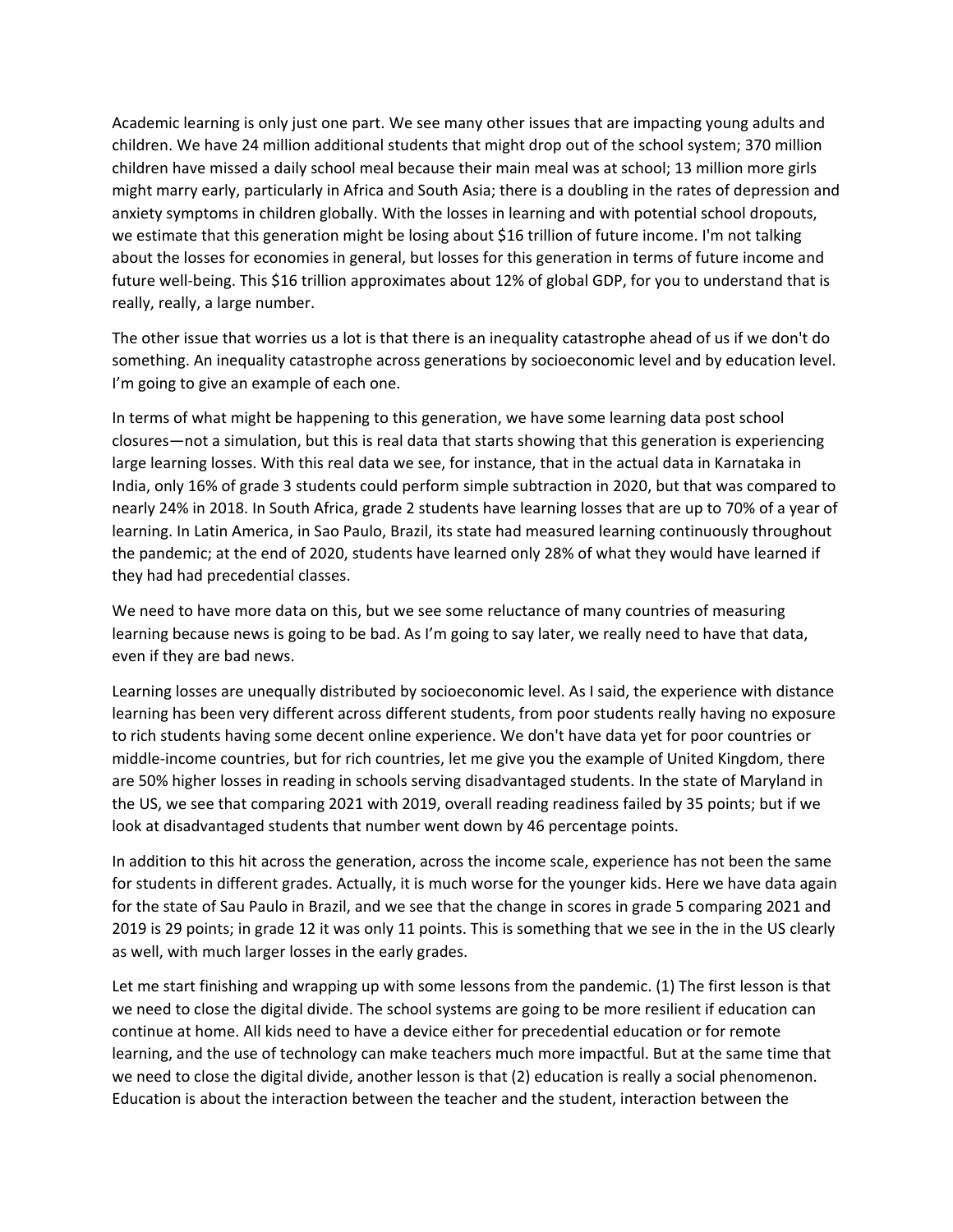students and her peers. That magic of learning happens when precedential education, universities, schools—they are all the social space. At the same time, we have learned that teachers are really critical, that the fundamental aspect of the education process are those people who coach, who facilitate, who inspire children in their learning process.

As we put these 2 issues together, actually a key lesson for the future, a future that really has been propelled until today, is the need of a balance between technology and the human factor. (3) The other important lesson is that there has to be an understanding of the critical role that parents play in the education of their children. That's very clear for some parents, but it's not that clear for many. It has to be part of public policy to make sure that there is support for parents to really be able to help effectively their children. At the same time, (4) we need to really strengthen the home environment. There are some homes in which there's a computer, there's Internet connection, and there are books, and other homes lack that. Actually, that has to be part of public policy. We do in some countries in which they worry about making sure that all children have books at home. That has any has to be an integral part of public policy, something that we do not see yet in many poor and middle‐income countries. This is what would contribute to resilience, to ensure that during the conditions, to make sure that there's a continuity of the learning process from the school to home.

In addition to these lessons that are really are about shaping our education systems for the future, we really need to have urgent action today to accelerate the learning recovery. This year, this year-and-ahalf in which millions and millions of kids have been out of school can generate a huge hit on this generation, and we cannot afford a permanent impact on this generation. That means that we cannot just try to go back to school as if nothing has happened. Really, this requires a critical effort of all countries.

First of all, is to bring all children and youth back to school. This is really not trivial, this will require very intensive communication campaigns so that we make sure that, particularly, secondary-education kids come back to school and that we also do not lose many kids, many young people in tertiary education. Second, we need to really measure learning, even if that's bad news. All countries need to know where they are, what has been the magnitude of the shock either for the for the country as a whole and also in each district, in each province. Third, in each classroom, we need to prioritize the fundamental skills of reading and numeracy, and we need to prioritize psychosocial well‐being of children. Fourth, we really need gigantic efforts to provide effective remedial learning to help kids to catch up from where they are. Make sure that children are taught at the level they need. It's not a matter of using the textbook of this year. You are receiving fourth graders that might have at this moment the skills of early third grade or of the end of second grade. We need to make sure that we start with them, teaching them at the level that they are today, so they can accelerate their learning. Finally, all this requires a very, very aggressive support of teachers, helping them to address these learning losses and helping them incorporate digital technology.

Many of these actions are something that has been incorporated in what we call Mission: Recovering Education 2021, which is an initiative with UNESCO, UNICEF, and the World Bank, which is basically about helping governments, helping countries in order to tackle this or implement all these policies to tackle the huge urgencies that we have.

I just want to close by saying that we really need to have a sense of urgency. This really needs to be implemented today because we really cannot afford to lose this generation. Thank you very much.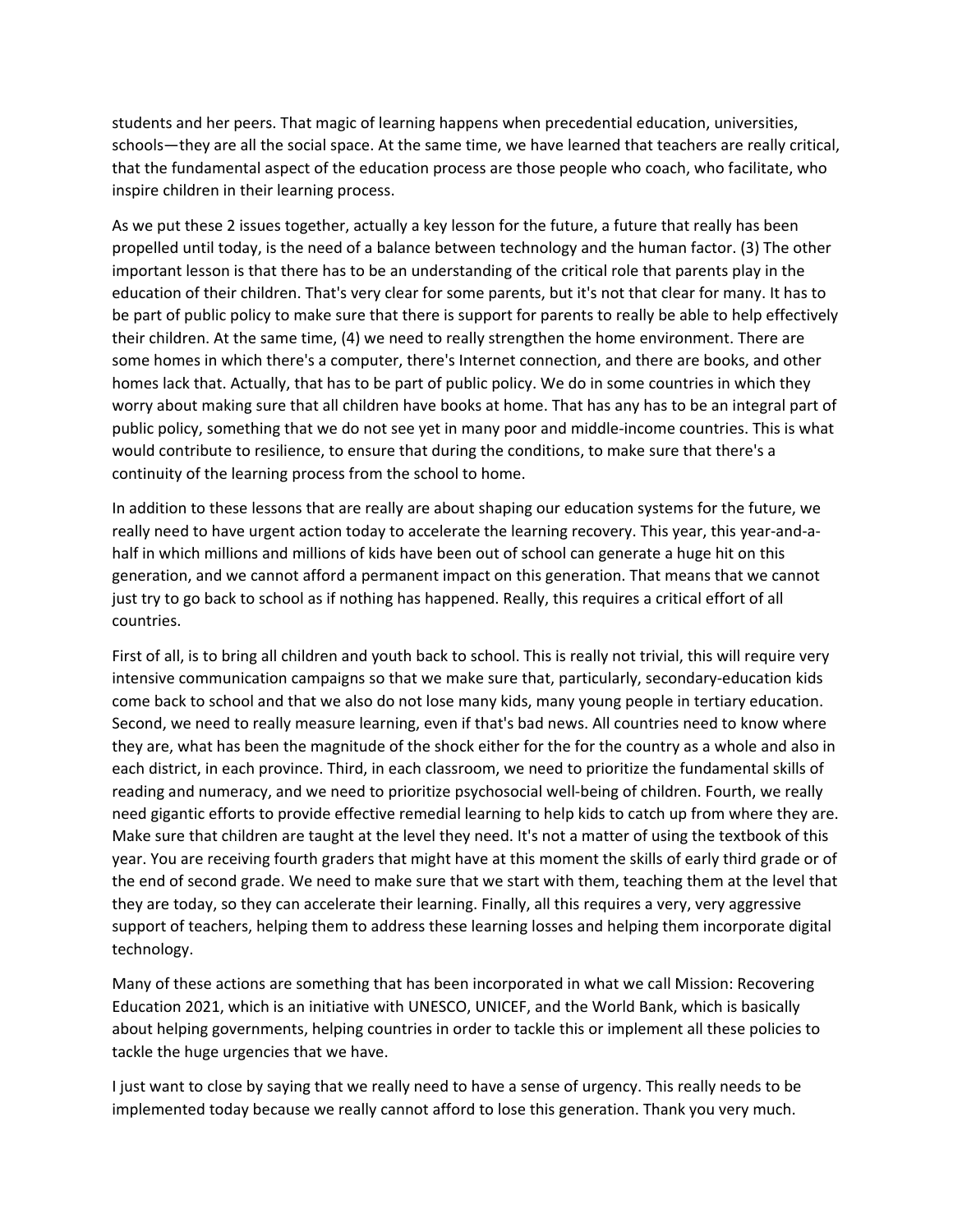**Judith N. Wasserheit:** Well, Jaime, thank you so much for that terrific and frankly somewhat chilling summary. I think the impacts on our children that you describe are deeply disturbing, particularly because they're potentially so far reaching. I'm sure we're going to return to your framework for urgent action on recovery during the discussion.

We'll move now to the impact on the global economy and to Stephanie Segel's presentation.

**Stephanie Segel:** Hi, I'm Stephanie Segel, and I'm a senior fellow with the Economics Program at the Center for Strategic and International Studies (CSIS). I'm going to present on the issue of fiscal space and creating fiscal space in an era of COVID‐19. Let me go ahead and share my screen. This presentation is going to be based on work that I've done along with Steve Morrison, who directs the Global Health Program at the Center, and also work of the CSIS Commission on Strengthening America's Health Security.

The commission has actually worked to introduce fiscal policy into the discussion on health security, kind of appreciating that health and resources to finance health spending are very much connected. If we can say anything positive about COVID‐19, it's been that it has forced an appreciation of health as an economic issue. I suspect to this audience that's not new news, but it is true that COVID‐19 has really underscored the links between public health and economic outcomes. When I've been asked to speak about the economic outlook coming out of the crisis, I always make the point that COVID‐19 is a health crisis that's led to an economic crisis, and therefore, the durable solution to the economic crisis goes back to health.

Part of what we've been underscoring in our conversations has been the very different country capacities to respond to this crisis, but also different country capacities to respond and actually invest in public health and pandemic preparedness. We've seen that loud and clear, or heard that loud and clear, in the current crisis. Because of those very different capacities to respond, we actually have a risk of greater economic divergence between countries, but that also presents an opportunity to invest in public health and pandemic preparedness and actually kind of use this moment and this heightened appreciation of the linkages between public health and economic outcomes to ensure greater international investment.

So, on this point of different country capacities to respond. This chart looks at fiscal policy response by country type. It looks at fiscal policy response by advanced economies on the left, and I've shown the US here as well, and then looking at emerging markets, EM, and then low-income developing countries, which is on the far right. We're looking here at discretionary fiscal responses to COVID-19. These are data that comes from the International Monetary Fund, and they look at both additional spending and forgone revenue—so things like tax relief as well as financial supports that could have a fiscal cost, so think of things like loan guarantees.

On average, for advanced economies you see a fiscal response in the range of 25% to 30% of GDP for advanced economies; that's a huge amount. The United States is right there, kind of in that average, but much more of the response has gone through additional spending or tax relief versus Europe that has had a greater reliance on guarantees, but the amount of support that 25% or 30% of GDP is right where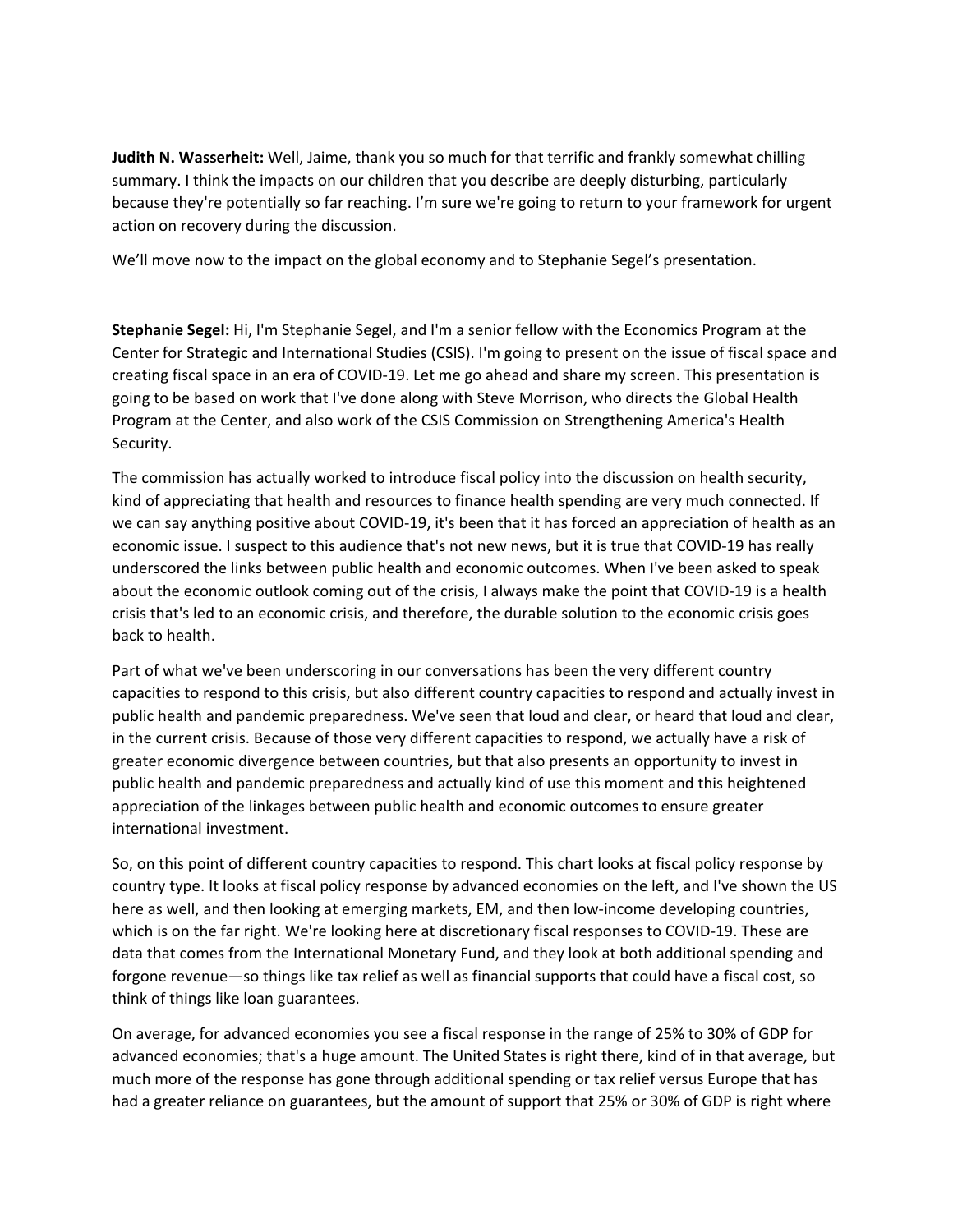the US is as well. If we look then at emerging markets, that number, the combined supports between the two, is around 7% of GDP; for low‐income, developing countries it's around 2% of GDP. You see clearly the very different capacities to respond to the crisis coming through in the numbers.

We see that divergent response also reflected, as you well know, in vaccination rates. Again, looking at IMF data, and this is interesting. I talked about the opportunity to really link the health discussion and the economic discussion. I think we have one sign of that in the collaboration between the IMF and the World Health Organization, but they have their vaccine supply tracker, so this is not administered vaccines but secured vaccines. The actual country names are too small for you to read, but the point here being that it's the advanced economies, the high-income economies that have secured multiples of their population in vaccine. The line in black there is the United States, and then, as you would expect, as you go down the income scale you move closer to the right. At the lowest end of the scale, those are all low-income countries that have secured at the lowest ends, less than 50% of their population. So again, not delivered vaccines but just secured vaccines. So you see this uneven fiscal response; you see uneven vaccine supply; and then, if we look at vaccines actually delivered and administered, as you would expect, you see the same kind of disparity.

On the left-hand side, we look at the global average, and this is data as of mid-summer so these numbers have improved since then, but you see this big divergence between advanced economies, emerging market economies, and low‐income economies. More advanced economies administered vaccines around 35%, in emerging markets around 10%, and in low‐income countries below 2%.

And if you link the vaccines to the ability to reopen the economy and get back to regular economic activity, you would not be surprised to see the correlation between vaccines and declines in the employment rate, where you have the greater employment losses coming from emerging-market and developing economies. Even within those countries, some of the more vulnerable groups, the low‐ skilled workers and women, employment losses actually being greater still.

What does that then mean on a macro level? Here we look at a two-speed recovery. These graphs show what the prepandemic growth in GDP was expected to be; that is the black line. Had the pandemic never hit, what was the growth path for advanced economies; emerging market economies; and low‐ income, developing countries? And then you compare that with the current projection; that's the blue line. The good news here is that advanced economies by the end of next year should be caught up to their prepandemic growth trajectory. We will have recovered and then some in many country cases, including the United States, actually being above the prepandemic growth trajectory. That's for advanced economies.

In emerging market and low‐income countries, you see that gap between the black line and the blue line where even by the end of next year, they will be below where they would have been had there not been the pandemic. The Fund is forecasting that by the end of 2023 is when you'd actually have the catch‐up to their prepandemic growth trajectory. Obviously there's a long way between here and there, and actually the achievement of that catch‐up. But the fact that there's a two‐speed recovery is really not a debate; we see it clearly in the numbers.

So as to this widening divergence, we know already last year we had the World Bank reporting that they observed an increase in global extreme poverty for the first time in over 20 years. We also know that there is slower vaccine rollout and less policy support in low‐ and middle‐income countries. And then we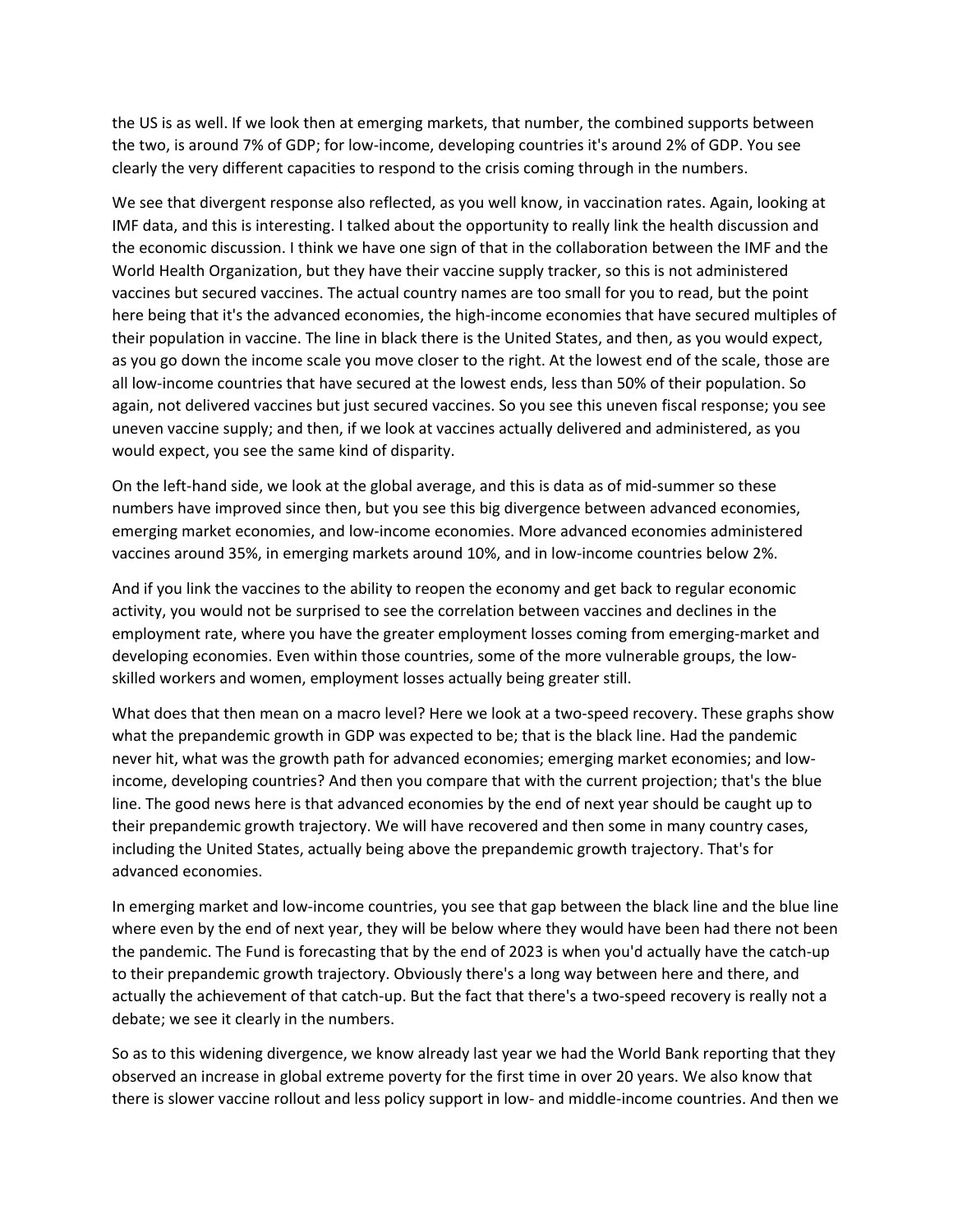know that that lower economic activity leads to human capital losses, both in education but also in employment and employment training. We know that there's a large debt overhang in many of these countries; and to the extent that debt is both a stock question but also the ability to service that debt is a question of economic activity, and revenues that are collected the longer that economies are hobbled, the worse those debt dynamics become, and that can then lead to persistent output losses. It's not just a question of getting past this immediate crisis; it's actually, are there are going to be sustained and enduring impacts of the crisis that actually lower potential growth beyond this current crisis?

On the debt point, let me just show you a graph that kind of makes the point of the worsening debt burdens. This, unfortunately, is not limited to low‐ and middle‐income countries but is also an advanced economy phenomenon and as well. We look here at national debt as a percentage of GDP, and we see that across all country groupings, we've had a pretty dramatic increase in national debt stemming from the response to the global financial crisis in 2008 and 2009 and now in response to COVID‐19.

Advanced economies haven't actually faced a financing constraint. We still can borrow at very low interest rates, so we have not been constrained by this higher debt burden, at least not yet. But we see in many low‐income countries and, if you look in particular at Latin America and at Africa, the color changes going from 2007 to 2020. You have these large increases in debt as a percentage of GDP. In low‐ income country cases, some of that debt is now being considered unsustainable so they're not actually been able to access financing. Obviously that constrains not only their ability to service that debt but to then meet other financing needs and specifically financing needs for public health and for overall economic support. There is a need to create fiscal space in many of these countries; the question is how.

There have been efforts already in the current crisis to create some of this fiscal space. The most well‐ known, I think, is the debt-service suspension initiative, which suspends debt service for a particular defined period of time for low-income countries, and the condition being that any debt service that is not paid be redirected to social, health, or other economic spending. In exchange for that, countries will increase transparency, disclose all public sector financial commitments, and also limit further nonconcessional borrowing.

There is some relief there, but that relief is time‐bound, as I mentioned. There may be the need, and there is the need in many countries, to actually have more sustained debt write‐downs and debt treatments. The mechanisms for doing that are still under development. There is a common framework that's intended to pull a larger group of official creditors into this restructuring process. There are a few countries that have made use of the common framework and are working on getting that sort of treatment, but it's too early, far too early to say that that's been successful. We're kind of waiting to see.

But really there's the need for additional donor support in response to this crisis, and additional donor support being grant support, that many of these countries can't actually take on additional debt. They need grant financing from wealthier countries. That shouldn't come without some strings attached, in the sense that the goal here should not be to create ongoing dependence on donor financing, quite the opposite. Domestic reforms that boost public financial management, transparency of public finances, and actually boost domestic revenue mobilization so that countries can actually finance their own public health spending needs—that actually needs to be part of assistance that's provided to countries. The assistance is provided in support of domestic reforms that are needed for sustainable solutions for public health.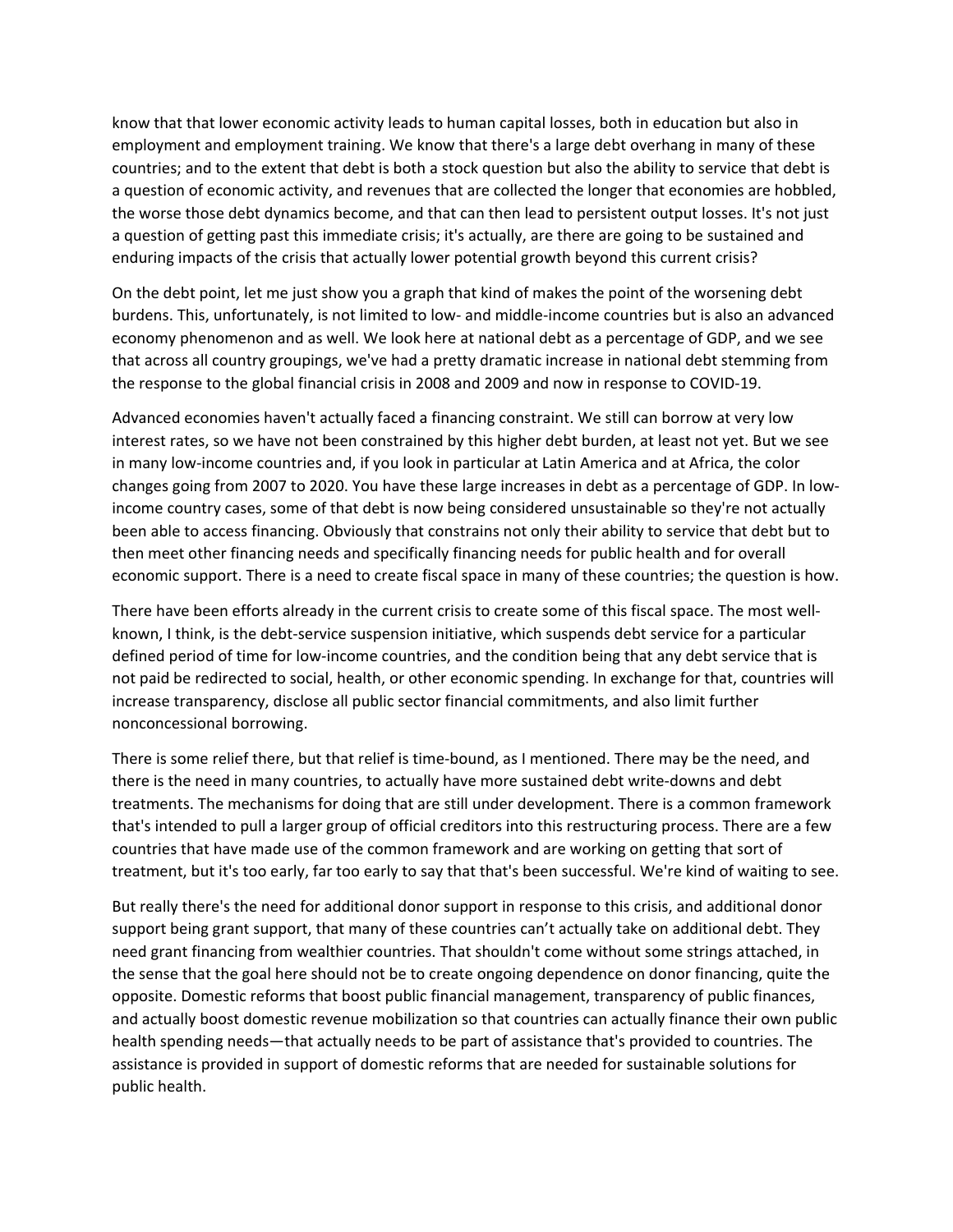If you can create that fiscal space, then how do you use the fiscal space that you've created? I'm not going to be able to improve upon recommendations that came from the high‐level, independent panel subgroup of experts that reported to the G20. They articulated that pandemic security along with the climate crisis as representing the primary international challenge of our time. They identified four major gaps in pandemic prevention, preparedness, and response that include globally networked surveillance and research, more resilient national public health systems, the supply of medical countermeasures and tools, and of course, global governance.

I'll end there on that note of global governance. I'm sure everyone is familiar with the expression of "the pandemic isn't over anywhere until it's over everywhere," and that certainly requires a global response. Thanks so much for your time. I'm really looking forward to the discussion after today's presentations. Thanks so much.

**Judith N. Wasserheit:** Stephanie, thank you so much for that that great overview. The G20 high‐level independent panel recommendations certainly give us an excellent springboard for our discussion.

Now we're going to go to our final presentation on what history tells us about how epidemics end. I'm going to turn this over to Erica Charters. Thanks.

**Erica Charters:** Thank you very much. It's an honor to be speaking to you.

This talk is part of a broader project, which examines the large question of how epidemics end, which I'm coordinating out of the University of Oxford. Across the past 12 months, I've been working with around 40 scholars who research a variety of epidemics that have happened all over the world, but who look at them from different disciplinary approaches, so epidemiologists, biologists, archaeologists, historians, political scientists, all to answer this question: how do epidemics end?

What I'm going to present today draws on this preliminary research, but I hope that you will visit the project's web pages. We're going to be releasing their case studies across the next few months.

I have three points I want to make. The first point is that when we compare how much time and attention we pay to studying the origin and the unfolding of epidemics, it's clear that, by contrast, we spent far last time studying the ending of an epidemic. The second point is that when we do focus on endings, it's clear that an epidemic's end is not the same as the end of disease and that there are multiple endings to every epidemic, not only across the world but even within one society. As a result, when we focus on endings, this lets us see that epidemics are not only biological phenomena, but they are also political, cultural, and social phenomena.

My final point is that when we focus on the end part of an epidemic, this reshapes how we think about the history of pandemics. It helps us to move away from a serial narrative of one after another, and it also helps to suggest that we require a more integrated view, both of epidemics and of the relationship between epidemics and society.

First, on endings. I think once you start researching the ending of epidemics, it's striking how little attention is paid to the process of an ending. An example of this can be found in what is really the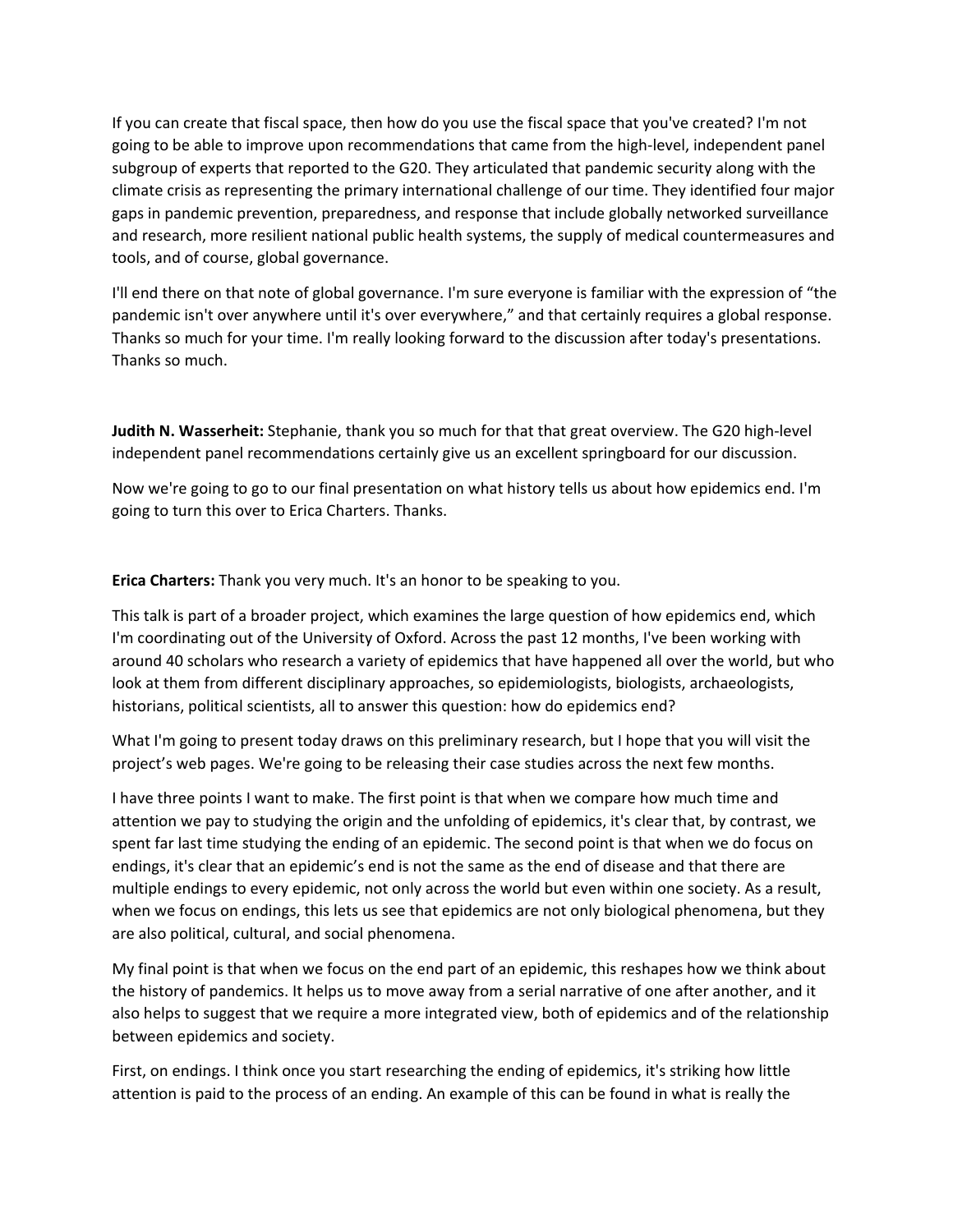seminal account of an epidemic for Western literature and history, which is Thucydides's account of the plague of Athens in 430 BCE. Although much has been written and debated about what disease Thucydides is describing, what's clear is that Thucydides's account is a foundational epidemic narrative. That is, historians have pointed out that later accounts have an eerie habit of repeating Thucydides's account. It appears to shape not only the way that we tell ourselves stories and histories of epidemics, but also it shapes what we look for and what we think is important enough to be recorded as an epidemic unfolds.

It's significant to understand how Thucydides recounts the end of this devastating plague. After he describes the symptoms, the deaths, the social dislocation, the economic devastation, the political and religious upheavals, the disease simply disappears from his text. It's mentioned as all‐encompassing, but then it's gone. And I want to underline this: Thucydides is not tracking a decline in cases nor even the process of returning to normality; instead, the disease simply disappears from his narrative. Disease has exited the stage without further comment, and other actors silently take its place. In other words, we the readers know that the epidemic is over, because it's no longer part of the plot.

Now, in many ways this silence is fundamental to the very definition of an end of an epidemic. After all, an epidemic is a crisis, not only a biological one but also a social and political crisis, during which time society's attention is focused on this urgent problem of disease and the drama of its unfolding. The end of an epidemic is, therefore, when the drama ceases, when society's attention is no longer focused on the crisis of disease.

When we examine research and scholarship on epidemics, there's a similar tendency to neglect this end stage. There's a lot of research on origins, on tracing and tracking transmission patterns, and on the climax of an epidemic, but there's little analysis on what it means for an epidemic to end. Most often we see how the ending is relegated to a brief conclusion, or maybe even an afterword, usually titled, "Lessons Learned," and so with the tension already pivoting away from the end itself.

As we can see with Thucydides, in some ways this is the result of the evidence itself. The very definition of the end of an epidemic is when our attention is redirected elsewhere. It's an indication that this urgent problem of disease has been resolved, and when we stop keeping records of the epidemic.

We see this pattern in fields beyond history. In mathematical modeling, as a recent epidemiological modeling paper points out, many works have focused on the growth, peak, and controlled faces of epidemics but much less studied are the tail end dynamics of an epidemic. I think it's interesting to note how in some ways, the statistical charts of cases, the epidemic or the EPI curve that's so ubiquitous in our visualizations of an epidemic's lifecycle, provide the same underlying temporal framework that we see Thucydides's account of a narrative of origin, climax, and then a kind of drift to closure.

This can help us to define how epidemics end. An epidemic is clinically defined as an increase, often sudden, in the number of cases of a disease above what is normally expected. This warrants official attention, if not designation as, in the terminology of the WHO, a public health emergency of international concern. By contrast, when the crisis recedes and the disease is no longer cause for alarm, a society's attention can be redirected elsewhere.

To my second point. When we do focus on an ending, what do we find? Here, a main point to remember is that we need to disentangle the end of disease from the end of an epidemic. A few select epidemics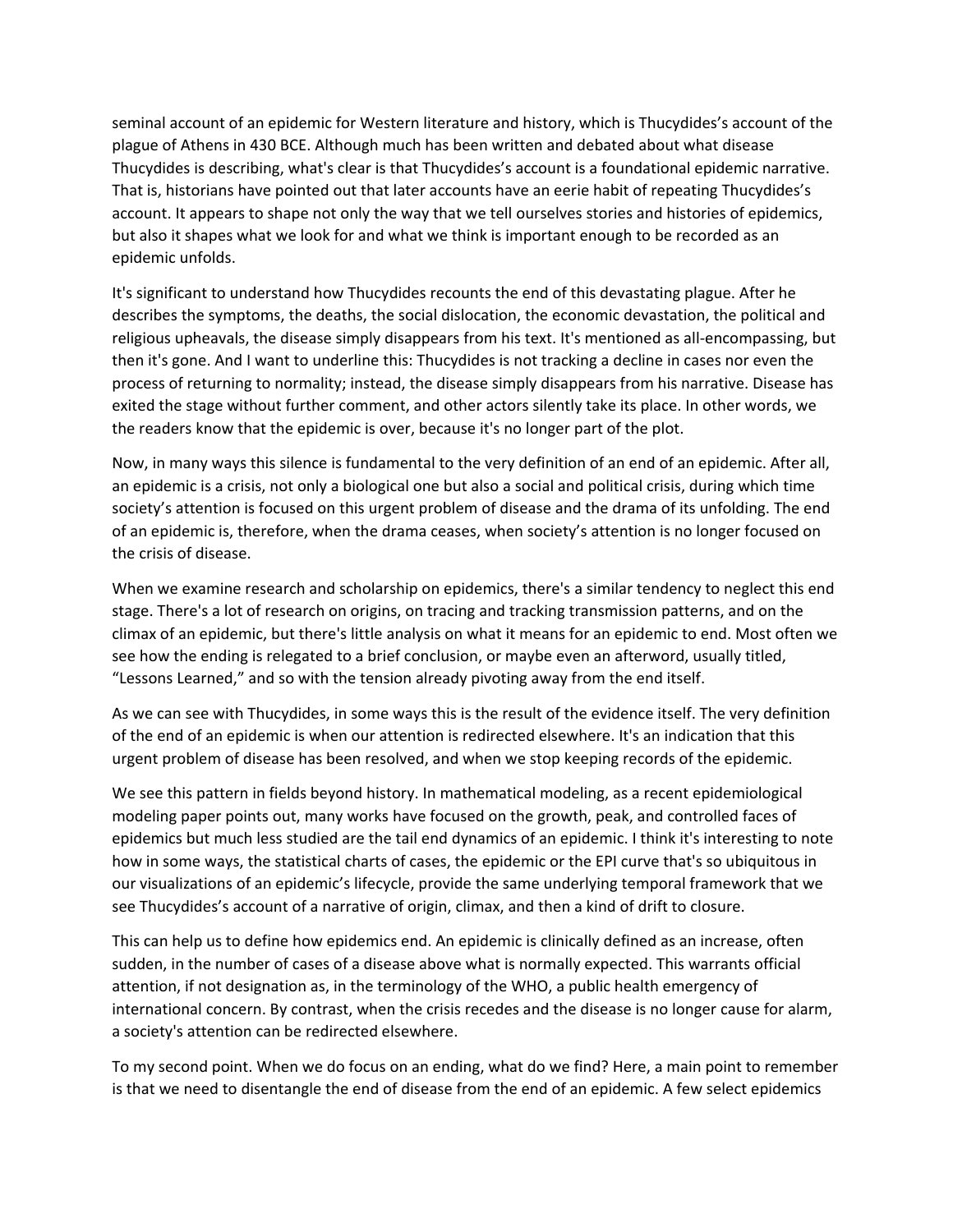such as SARS have indeed been declared over when cases among humans ceased. But most epidemics have not concluded with the end of disease; instead, most epidemics have been declared as ended while cases still continued.

If we look at the 2009 H1N1 swine flu pandemic, for example, it was declared by the WHO in August of 2010 to be in what they called the postpandemic period. The WHO noted that this postpandemic period would have cases and outbreaks according to seasonal patterns of influenza. This actually follows long‐ standing historical practices of distinguishing between an end of disease and the end of an epidemic. So Medieval era medical texts, for example, distinguish between widespread or epidemic outbreaks and individual cases of disease.

Likewise, in England, at the end of its many 19th‐century cholera epidemics, these were most often declared through Days of Thanksgiving, but it was clear in the language that the disease had not ended. You can see here the language of these Days of Thanksgiving. In 1849, you talk about the "great decrease" or the "abatement" of cholera.

What this means is that the end of an epidemic is a process, and often even a long, drawn-out, contested process. As an example of this process and the way language is used, we can look at the end of the devastating Ebola virus epidemic in West Africa. It was officially declared over in 2016, but prior to this ending in 2016, Ebola was twice declared over in 2015 only to have more cases observed. In other words, there were three "end" declarations by the WHO and, not surprisingly, the language shifted in each end declaration. The first declaration in May 2015 said that Liberia was Ebola-free; the second one in September 2015 was more soberly reporting an end to Ebola transmission. Then, after it was identified again, finally in January of 2016, much more cautiously the WHO announced the latest Ebola outbreak was over. Of course, as recent research increasingly indicates, it appears that Ebola will continue to reappear.

This means that epidemics, and particularly their endings, can only be understood within a broader context of continuing disease. Influenza A, with its various strains and circulations throughout the world, is a classic example of a disease that rises to epidemic, that is problematic levels, and then returns to endemic or acceptable levels in unpredictable ways ever since it first appeared among human populations in the 1500s.

Given that an epidemic is defined as an increase in incidents beyond usual rates, the end, too, can be clinically defined as the reduction of disease incidence, prevalence, morbidity, or mortality to a locally acceptable level to achieve what is widely described as "disease control." Yet, as ambiguous terminology such as *acceptable* and *control* demonstrates, this status is necessarily achieved through a process of negotiation between different, if not competing, interests. Particularly, as historical examples demonstrate, an epidemic's end can be gauged by the resumption of social and economic practices as much as through biometrics.

I would suggest this very process of an end highlights these competing approaches. Discussions on the ending of HIV‐AIDS, for example: these are debates as to whether it's more effective to invest in vaccine research, in medical therapeutics such as antiretroviral therapy, or to invest in social and political reforms. These all articulate different methodological understandings of the epidemic.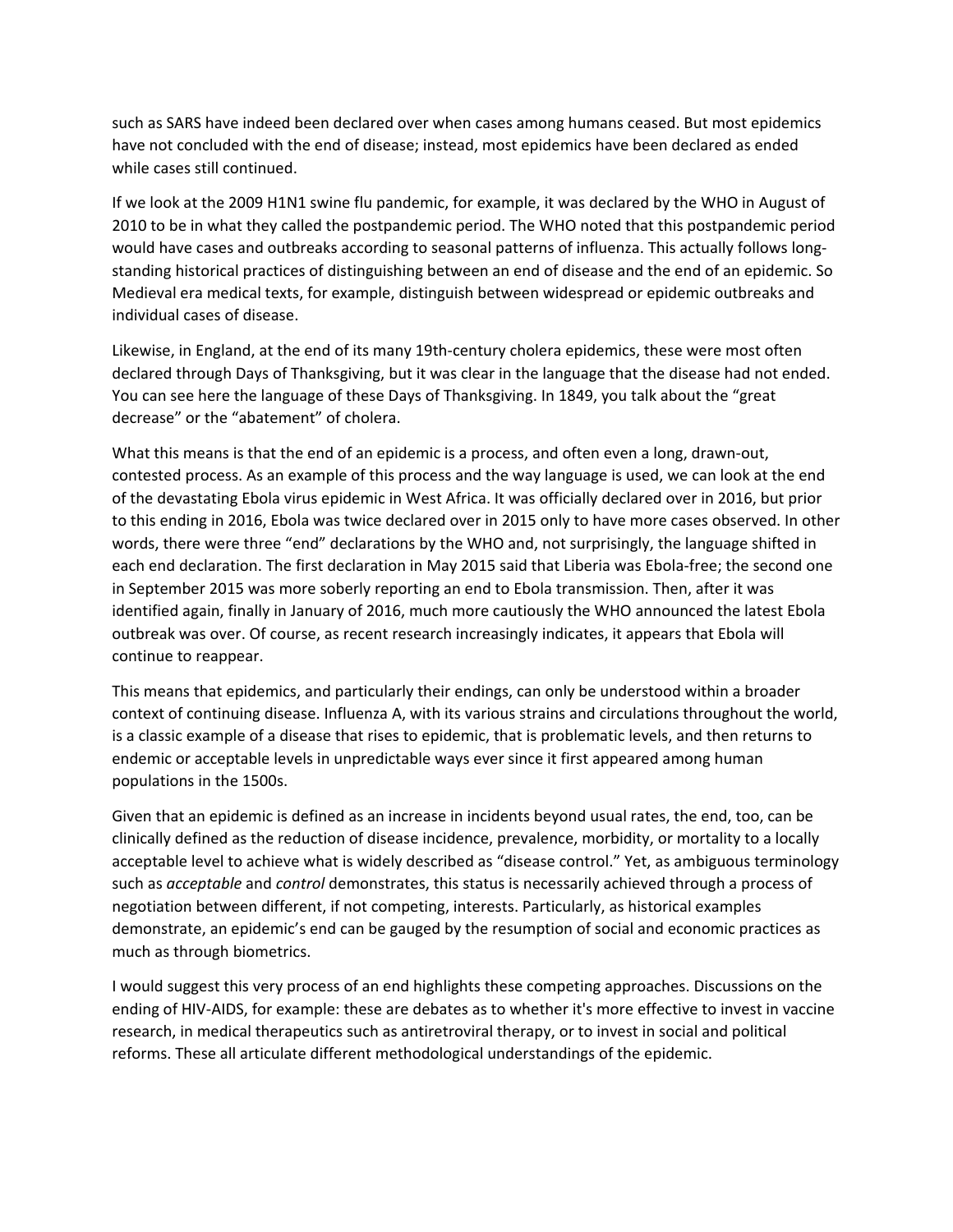Such divergent approaches also reflect different global circumstances. What might be feasible in communities with sophisticated health structures cannot be replicated in those confronting limited and unstable medical support, if not also political fractures. What is deemed a locally acceptable level is thus necessarily a process of social and political debate as much as it is about medicine.

More generally, what I want to suggest here is that a focus on ending helps us rethink how we study epidemics and disease more broadly. The end process is not simply the downward curve of an epidemic. Instead, it marks a different way of thinking about the epidemic. That is, a society's understanding of an epidemic is different at the beginning and the climax than it is at the end. When communities are thrown into turmoil and panic at the outbreak of a new disease, when medical communities are convened, when central governments spring into action, when we hunt for the identification of a pathogen, epidemics are understood in clear, biological terms. But at the end stages of an epidemic, the disease is regarded through the filter of political, social, and economic dislocation and these dislocations that have deepened as the epidemic has progressed, articulating the processes by which policy decisions are debated and implemented and the accommodations that have been made between scientific models and human behavior.

What I'm saying here is not just a reminder that the crises of an epidemic—the political, the social, and the economic crises—do not end just because disease rates slow down. Scholars have noted, for example, that most pandemics have ended at different times and in different places. HIV‐AIDS, for example, may have ended for most in the global North, but in some ways it's simply moved and continued on as an epidemic for many in the global South. The second plague pandemic, too, receded from Europe while most of the world did not witness anything such as an end.

This framework for disease and epidemics contrasts markedly with how we generally understand epidemics. When we look at this image here, which is from the website *The Visual Capitalist*, which provides data graphics as part of its mission to make the world's information more accessible, you likely haven't seen this particular image but I'm sure you've seen a version of it, maybe even in written form of following this format of listing disease outbreaks, pandemics, throughout the past. This one here starts with the Antonine Plague in the Roman Empire through to the Black Death, smallpox, and cholera, placing all these major pandemics in chronological order. That spiky red ball at the front representing COVID‐19, and all captured by numbers of death. Although it might be unnerving in some ways to look back and see these large numbers of who've died from past pandemics, overall, this image of the history of pandemics is generally reassuring when we are positioned at its front. After all, COVID‐19 appears at the end of a long list of biological calamities, each of them having been solved. It's presented as yet another test of human and scientific ingenuity.

Each pandemic here is shown as circumscribed and defined with clear contours of their respective ends. Yet if we were to incorporate in our understanding of the ending as a process, we can start to challenge this framework. Plague, for example, was not a discrete disease entity with a clear start and end. It would be much more realistic to portray the second plague pandemic something like this long, wavy line, thicker in some points than others, weaving back and forth, but ever‐present, only occasionally rising and exploding above the surface, much more akin to an iceberg in which we only see the tip above water, with the massive disease hidden below.

If we look more generally here, we'll notice that endemic disease appears not at all. Tuberculosis, which would help to explain the pattern of HIV‐AIDS, certainly is not featured. In other words, in this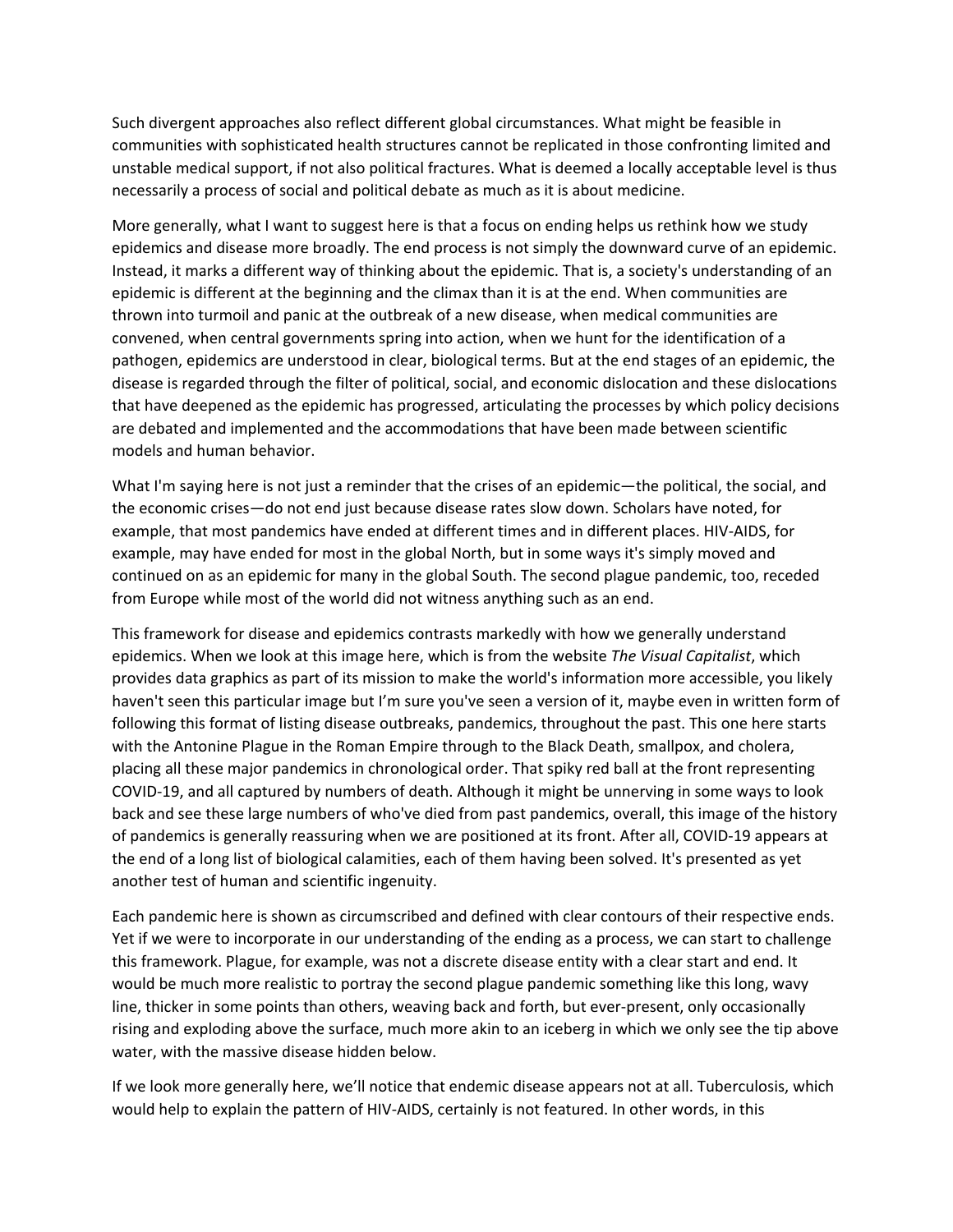framework, there's no space for interaction between diseases that is so often crucial to understanding the fluctuations of epidemics. Instead, the focus is on epidemics as isolated, discrete events that decisively end throughout time. By contrast, if we incorporate endings and the process of an end, our history of pandemics, I would suggest, would look more akin to this visualization here of a soundwave, with epidemics and society portrayed as a process of co-evolution.

In this framework, diseases interact with one another, but they also interact with societies. Neither is static, and the development of disease and society only makes sense when we model there dynamism together. Long before COVID‐19's entanglements with comorbidities, researchers have pointed out that disease fundamentally interacts with other diseases, and epidemics, too, are fundamentally shaped by concurrent and previous patterns of disease along with societal frameworks and practices connected to memories and to fears of disease.

Now this observation is not only historical. After all, we use the past to identify patterns and thereby outline trajectories for the future. By focusing on endings, when the definition and the categorization of an epidemic becomes murky and contested, we can start to see that the categories and periodizations that we used at the outbreak stage were, perhaps, counterproductive.

We understand disease differently at the end stage. If, in the outbreak stage, we could channel that end‐ stage understanding of disease, it might help us reframe and rethink our long-term approach to managing disease.

Thank you very much.

**Judith N. Wasserheit:** Erica, thank you for that very important perspective on epidemics, and their interactions, and co‐evolution with societies as well as with other diseases. In fact, I think it's pretty clear that as we move to the end of epidemics, disease predictably moves into or concentrates in the most marginalized populations, which of course means we have to change our approaches. Your call to reframe and rethink our approaches is actually a perfect segue into our discussion.

I'm going to turn this over to you, Patty.

**Patricia Garcia Funegra:** Hello, and thank you so much, Judy. Thank you so much to all the presenters. It has been a really exciting session thinking about all the different aspects of COVID and what can we see in the way forward.

I just want to remind all the nonmembers, if they have any questions or comments, just put it into the chat box and, if you would like to ask a question or make a comment verbally, please type the basic question and put "UNMUTE," and the team will unmute you and we can have the discussion. Also for the public registrants that are viewing this session, unfortunately, there is no way to send us directly your questions; however, we're very interested on knowing about them. We would like to hear from you, so please send those questions through email. The email is NAMIG02@nas.edu, and all the questions and comments will be collected after the meeting and will be sent to the appropriate panelists. The response will be sent to you accordingly.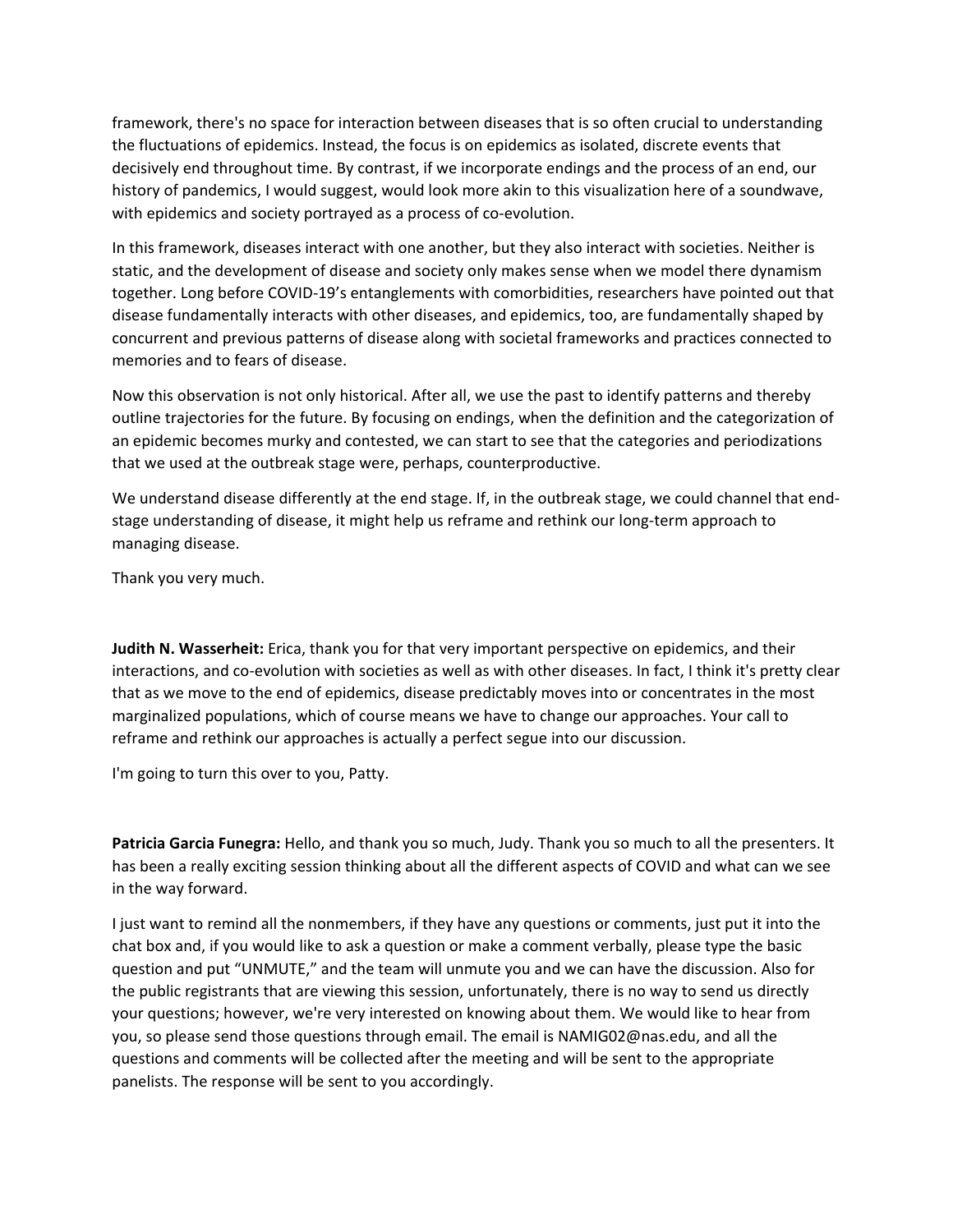Let's start then with some of the questions that we already have collected regarding the presentations. I would like to start with Chris.

Chris, you have talked about transmission; you have talked about debts. How much does the infection detection rate vary during the pandemic and across countries?

# **Chris Murray:** Thanks, Patty.

I think because most people focus on, naturally, on reported cases—and only a fraction of actual infections get detected and that's a function of availability of testing—and that availability of testing was very low at the beginning of the pandemic. It increased in high‐resource settings, but it stayed low in many countries. So I think people get a little bit misled by the reported cases, because the infection detection rates, as high as 40% or 50% in some high‐resource settings whereas it's well below 1% in many countries in Sub‐Saharan Africa and in many countries in South Asia, and we only know that because there have been population‐based seroprevalence surveys that tell us about cumulative infections, and then you can relate that to reported infections.

Unfortunately, one of the big question marks about the pandemic so far is, just what has been the true level of transmission in many parts of Sub‐Saharan Africa, outside of, for example, South Africa, Zambia, and a few other places? It's the dearth of hard data on seroprevalence to tell us what's actually happened and what the infection detection rate is.

## **Patricia Garcia Funegra:** Thank you so much, Chris.

Jaime, you have talked about the need of accelerated learning. What else has to be done to be able to achieve that acceleration in learning, and how can we create more resilient schools for future pandemics?

**Jaime Saavedra:** Actually, these are extremely challenging times for school systems and for schools and for teachers, because they will be receiving students, or they are receiving students, that are undergoing much more complicated situations at home—mental health issues, as we have seen—and an extremely long interruption of their studies. The big question for countries is, where to start? Because you cannot just open the textbook and say, okay, let's start in the grade in which you technically, formally you are now. These kids might have left school that's, whatever, third grade and now they will be enrolled in fifth grade, but they don't have the basics to build learning—and learning always builds over previous learning.

School systems will have to find a way to make sure that this generation have, at the end of the day, the same competencies, at least the same competencies as in the previous generation, to the next generation. Hence that implies compressing 3 years in 2 or 2 years in 1. Or, try to use all what remains of the school time of children in order to make sure that they have acquired the same competencies that they would have acquired without this very, very long interruption. That's the key, that's the key factor: how to do that. That requires the streamlining of curriculums, prioritization, changes in school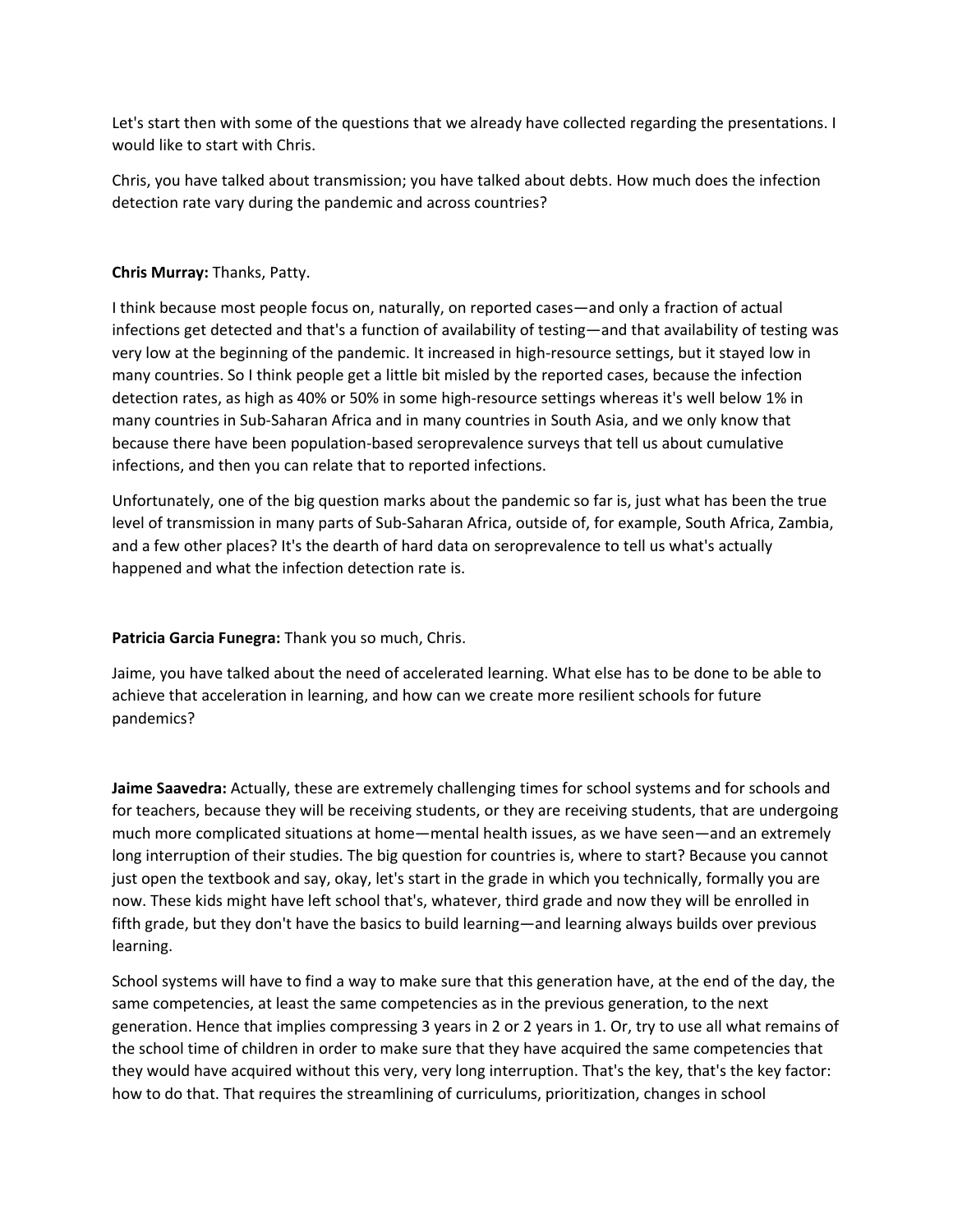calendars, changes in methods. And then that requires that we need to provide huge support to teachers. That was true before the pandemic, now that is even more urgent.

One additional point I want to make, Patricia, is that sometimes the school system have forgotten early childhood education. In the literature it was already established that the investments in early childhood education—in pre‐K, say, let's limit to the enrollment of kids to institutions in ages 4, 5, and 6—that has the highest social and private return. Much higher as a social and as a public intervention, higher than primary, and primary is higher than secondary, etc. That investment that is the most profitable disappeared completely. That one went, literally, to zero across all countries.

Recovering the lack of experience that you had during your year 4 or 5 or 6 is extremely difficult. Then the teacher in first grade now has to work with a child that has had very, very little exposure to the education system and has a completely different way of interacting. His or her socialization process has been completely different.

Again, the support that is needed for teachers is absolutely urgent. That's something that school systems have to be doing as we speak. It's not the plan for next year; this is the plan, literally, for today.

## **Patricia Garcia Funegra:** Thank you Jaime.

Stephanie, in your presentation, you were talking about additional donor support is needed to create fiscal space. Are there any proposals out there regarding this issue, and what are the prospects for gaining traction in the United States among other larger countries? What are the options?

## **Stephanie Segal:** Thanks, Patti, for the question.

I think there are a lot of proposals that are out there currently. I mentioned in the presentation the High-Level Independent Panel, the WHO has its own independent panel. I would say the good news is there is agreement on the need to mobilize additional financing, and there's also agreement among the wealthier countries, including in the United States, to prioritize mobilizing additional financing. So that's the good news. I think there's political will behind that additional support.

I think the question then is, which mechanisms? There is a competition for resources. I would say there's also, perhaps, kind of skepticism about how different pools of resources can actually be used in a way that is complimentary so that the benefit from those additional resources are actually working together and being coordinated. That is a challenge that I think needs to be answered in order to actually match commitments to actual delivery of funding.

One last thing I would say on that point actually relates to some questions that I've received just in the chat, is the point about, to the extent there's support to mobilize resources, that there is funding available, how to actually ensure that those resources are used in a way that benefits the countries and benefits populations. That's the link that I mentioned that ties additional financial support to domestic reforms. I think it's really critical to view those two as reinforcing mechanisms, so additional revenues but in support of better public financial management and prioritization of the spending. I think if you can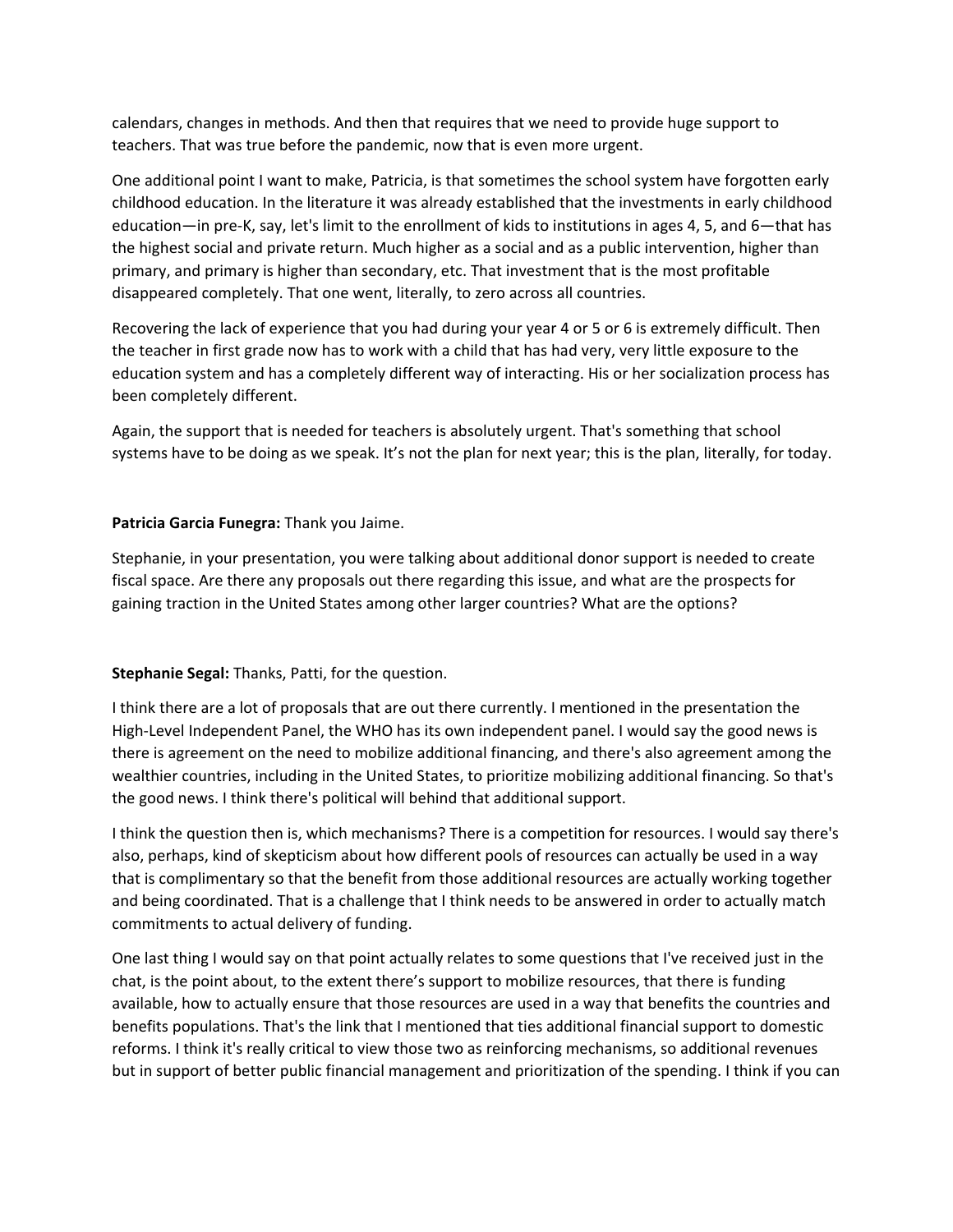demonstrate the linkage of the funding to those domestic reforms, you really maximize the chance and the prospects for mobilizing that financing.

**Patricia Garcia Funegra:** Thank you so much.

Erica, in your presentation, I mean of course, this is a question that everybody asks. What can we learn from history? If you want to give the message, how can we learn it? Because it seems that things have been happening all along, and what can we learn from history for the future of pandemics that are to come?

**Erica Charters:** So, in some ways I'm in the luxurious position of saying that historians generally try to say that the we're not sure that we can agree on what we can learn from history. That actually I think historians have a tendency to say that our own urge to think that there's a lesson coming out of everything that's a tragedy or terrible might say something more about us than it does about the experience itself. To me, actually, this urge that we have to see this as something where we're willing to learn something might be an opportunity for us to reflect on our own framing of an epidemic.

I think as a historian of disease, what we tend to emphasize is how epidemics are not and disease is not something that's external to society. An epidemic isn't something that comes down from outer space like an alien and acts on us. It's actually part of society, and so we need to understand how our own interpretation and our kind of urge to have a moral framework comes from our own urge to make sense of what has been a crisis. I think I would, in some ways, almost want us to challenge our need for a lesson. Partly because I think the other point that we can make when we think about disease as being part of society is that epidemics tend to exacerbate preexisting tensions and crises. They don't necessarily create anything anew, and I think that's something where we can think about the language that we use.

Very often, we can see from a long‐term perspective that what an epidemic is doing is reinforcing certain attitudes, reinforcing certain views, and sometimes reinforcing certain tensions as well as further exacerbating some of the problems that we've already identified within our society.

**Patricia Garcia Funegra:** Thank you so much. I really love the figure that you showed in which you were mixing not only one disease but other diseases plus other things that happen within humanity.

We're starting to have more questions. I'm going to give this question to anybody from the panel that would like to answer it.

What role does civic society, resilience, and innovations play in addressing different aspects of the pandemic? This can be local philanthropy organizations, food banks, informal primary education initiatives. What is the role that civic society has? I don't know if from the point of view of history, economics, or education, anybody that would like to try and answer.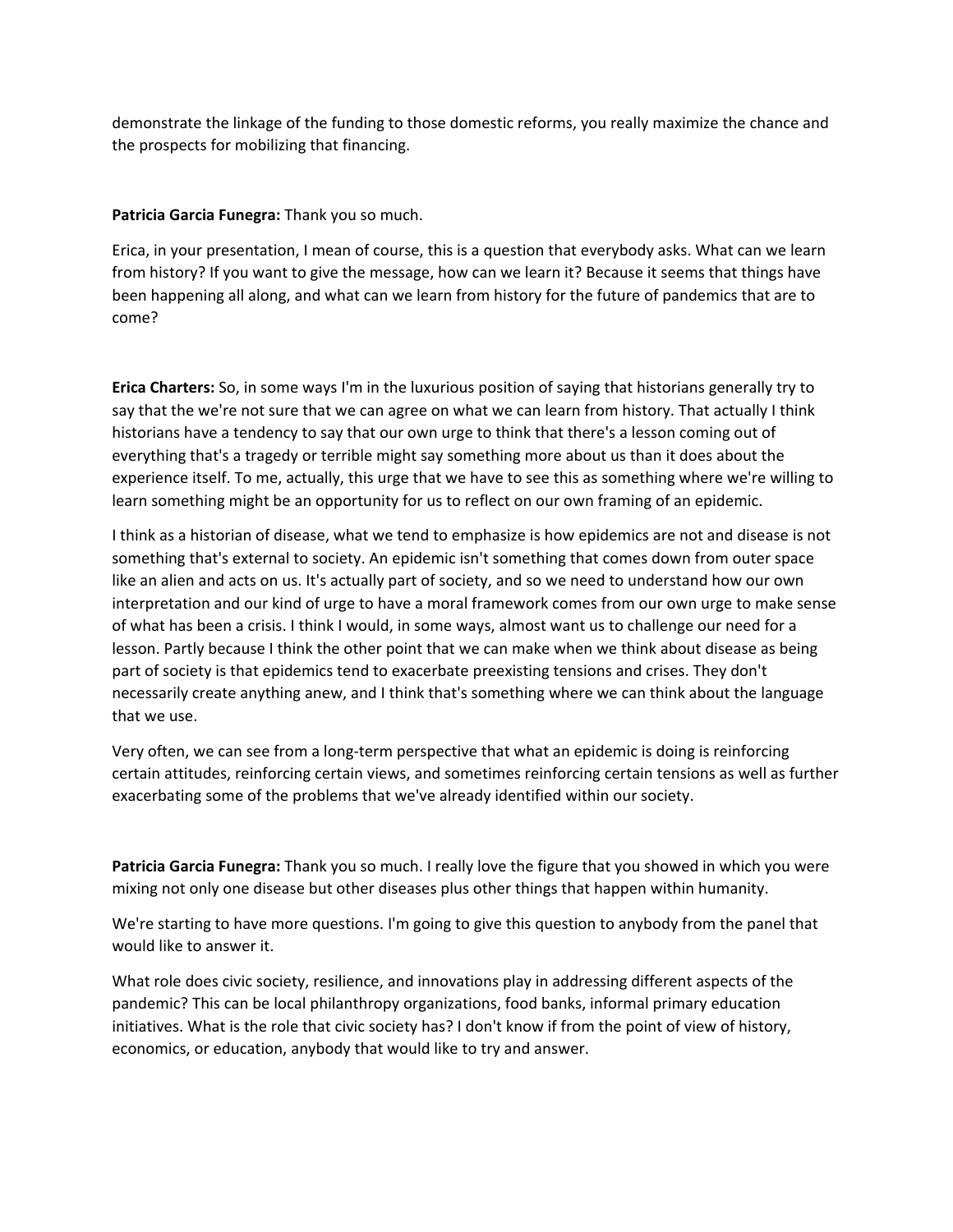**Stephanie Segal:** I can offer a nonexpert thought on this, and maybe it kind of links to what Erica was just mentioning in what we can learn on the history of this. I feel like one of the takeaways from this experience is considering ex‐ante countries' system and reliance on national‐ or state‐level mechanisms versus what actually exists at the local level. There are going to be others on the panel that are better positioned to think about this, but there needs to be a tailoring of the policy response that fits with the reality of each individual country.

The question I think is a good one. There are going to be certain country's circumstances where civil society and local actors are actually the right place to direct assistance versus in another country's context where there's a federal approach or national approach that's adequate that are best positioned to handle the response. I think, maybe the short answer is that responses need to be tailored to reflect the realities of each individual country.

**Patricia Garcia Funegra:** Thank you, Stephanie. Jaime, do you want to say something?

**Jaime Saavedra:** Using something that, to answer your question, but using something that Erica mentioned that the pandemic reinforced certain views. We have always said that parents and communities are important in the education process. That has always been said. Now, it will be taken into a completely another level.

If we want to have resilient systems, we need to recognize the continuity education process from school to home or from school to community. Hence the role of communities in terms of organizing themselves and the role of parents in being protagonists of the education of their children, now it has been reinforced, and now it's even clearer.

Reinforcing that role, and having communities really worried about education of their children, I think this is a window of opportunity. Will that window of opportunity be used? We don't know. It's not clear to me that it's been used. I do not see across countries the same sense of urgency, for instance, about the understanding of the gigantic hit, the gigantic shock, that this has implied on our kids and our young people.

That's why you see countries in which their return to school has been extremely fast. Many of the OECD countries have tried to return after 3 or 4 months. They say no, this is urgent, we need to go back. Education is a social process; kids need to go back to school. While in other countries, unfortunately, many middle‐income countries or low‐ to middle‐income countries is like, well, it's better to have kids at home; the pandemic's too complicated; they will return eventually. Now they're starting to return, but the sense of urgency is completely different.

The role of civil society in terms of pushing governments and saying, look, no, education is critical on one hand; education is a social activity, so schools are needed. Their role is absolutely essential. As of now, it's been very different across countries.

**Patricia Garcia Funegra:** Thank you, Jaime.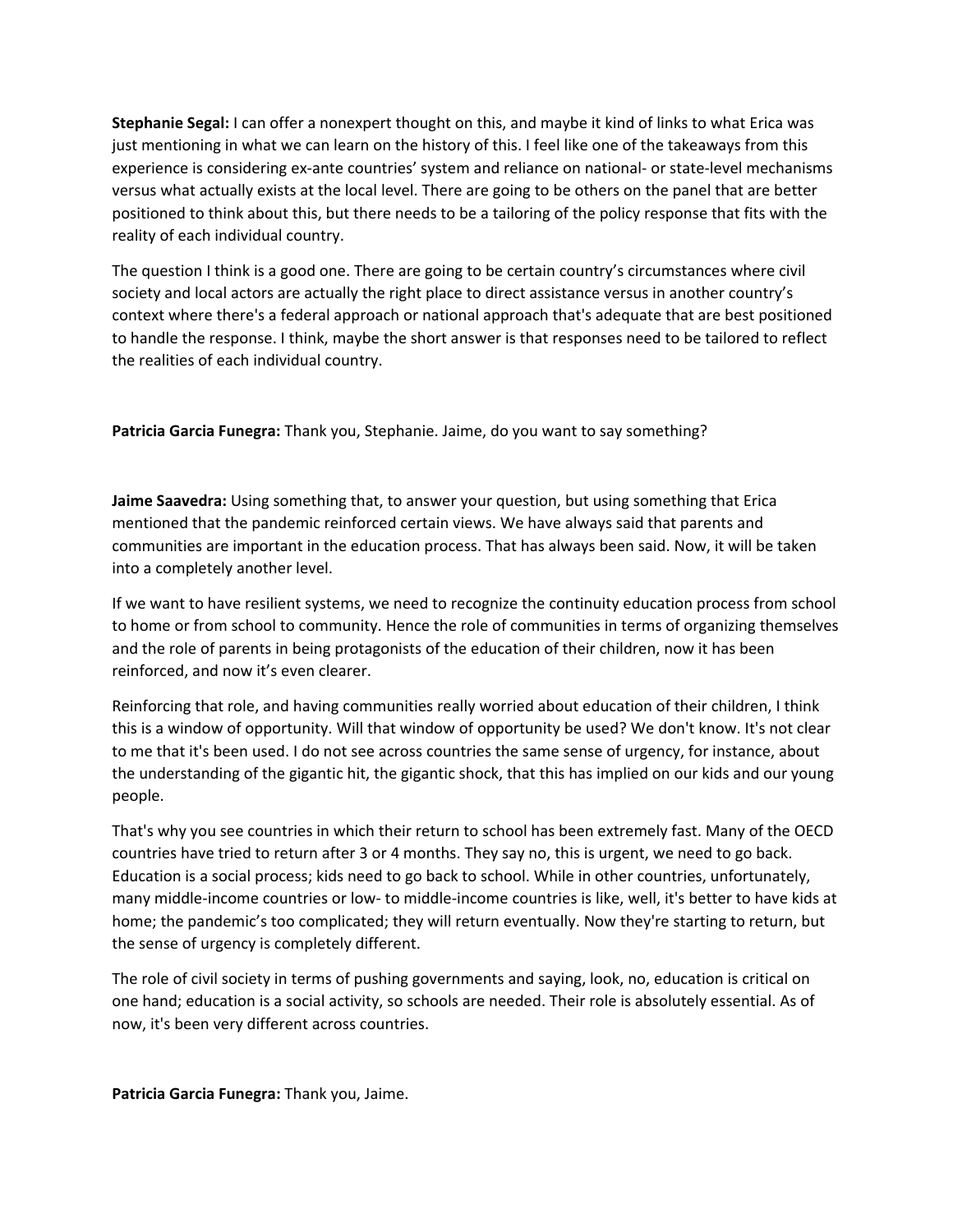Maybe this question goes to Chris. Are there any measures of misinformation on pandemic outcomes, things like resistance to mask or vaccination based on political views or other beliefs?

**Chris Murray:** That's a really interesting one, Patty. If you think about it, there's various groups that have been trying to look at this, I tend to think that we need to go back and look at all the mistakes that the public health community, institutions like CDC made, WHO along the way, being opposed to masks at the beginning, telling people who were vaccinated when the Delta variant was about to arrive that they should stop wearing masks. It's not technically misinformation, but there have been misinterpretations of the data, or as many challenges on that front as all the information that's out there on the Internet around vaccine efficacy and side effects of vaccines, or the benefits of therapies that have no benefits and have harms.

I don't know of any specific metrics around this. I know that groups like Facebook have been trying to think about that, but I don't know of any exact metrics to track misinformation.

**Patricia Garcia Funegra:** Thanks. Myron, you have a question?

**Myron Cohen:** I have two questions. But let me ask Chris a question first because he was just talking.

Chris, in your wonderful comments, you pointed out that the., one of the speakers pointed out, that the reduction in influenza is a palpable, quote, not benefit but side effect. I think most of us believe that side effect is related to masks.

We've kind of shown that influenza can be controlled better by a masked species than by the vaccines we've used. I'm just curious how you weigh that into your end at IHME, that flu benefit.

I'm sorry to put on you on the spot.

**Chris Murray:** No, no. As you know, we've been mask champions from earlier in the pandemic.

We've seen this huge reduction and flu, as you say. We think it's from mask use and, as we look ahead

with mask use in most of the world going down—we got down to about 20% in the US in the summer, went back up when people got scared by Delta but only to about 40%, now starting to head back down—so we expect flu to come back. So that benefit was short‐lived.

We try to factor that in. We're also trying to, because of demand from health system managers about what will be the double burden of COVID and flu in the winter, we're very much interested in if it's possible to do a better job of modeling the demand on hospitals from both. That's something that we're trying to address.

But I do think the real question that you've raised, Myron, is can we change culture toward seasonal mask use in the future, for those who are at risk, those who are over a certain age or have certain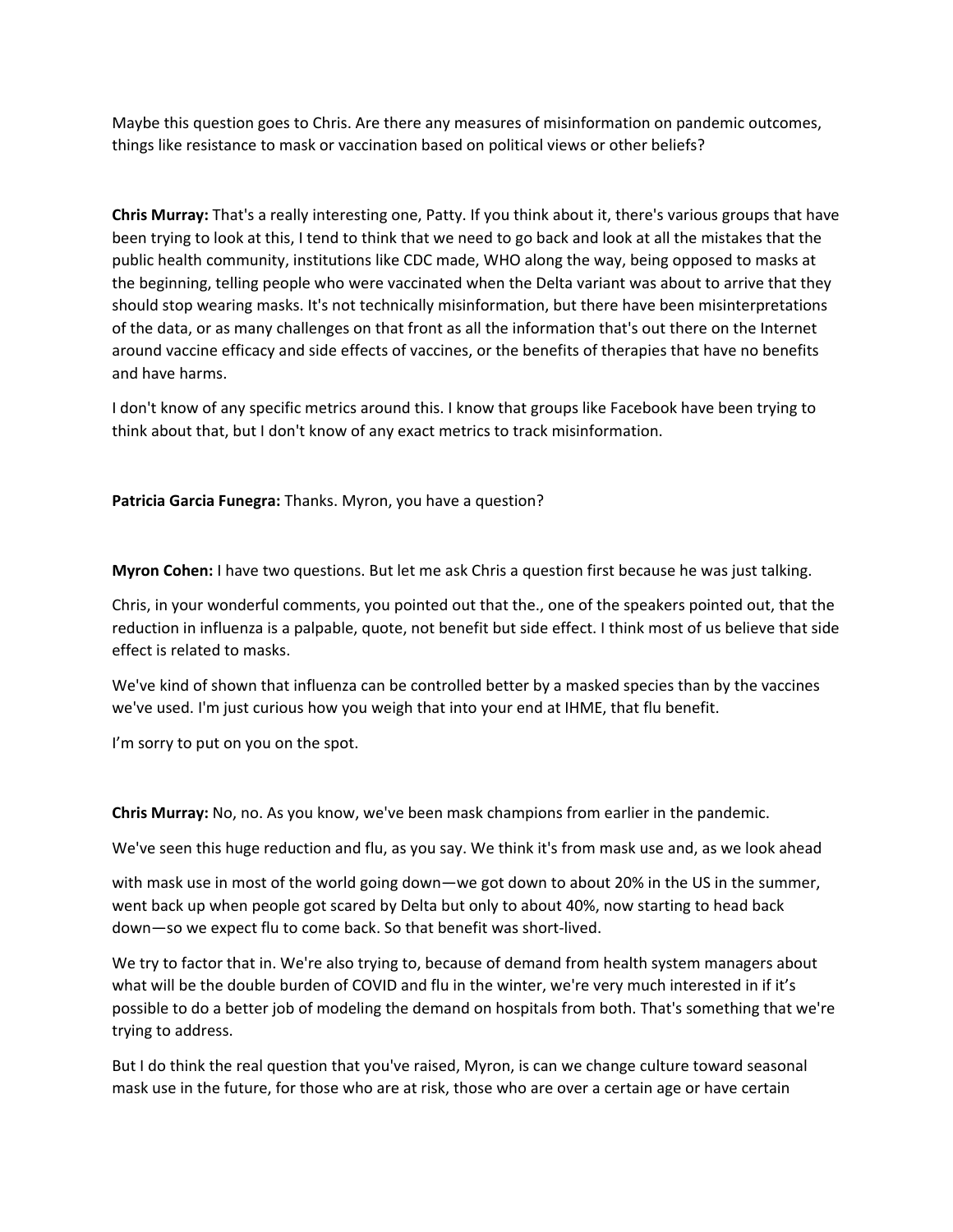comorbidities? Because there are very clear, obvious benefits of seasonal mask use, and I think that would be, you know, we could save an awful lot of lives in the long run.

**Myron Cohen:** If flu is more fragile, if flu transmission is more fragile than we thought it was, that's kind of one interpretation. COVID transmission is more robust, but that's a statement, not a question.

Let me ask Jaime a question really, really quickly after his wonderful comments. The thing that, I mean, there's no way to leave there not "chilled," just as Judy said. That's the response.

Getting children out of the household and back to school—you've emphasized that in a very compelling way. However, in especially the more advanced societies is this concern that children will be vectors of continued pandemic spread. How do we ever weigh the costs and the benefit? Vaccines for children are going to be a very, very debatable—that's going to be a robust discussion about, are we going to vaccinate children. I'm just curious how, from the World Bank point of view, you weigh this, because I'm 100% sure you want the pandemic to go away. If you could comment, that'd be great.

**Patricia Garcia Funegra:** And before you say that Jaime, I'm adding a little bit to Myron because I have been here in Peru and one of my concerns is—in the middle of all the cases, knowing that you have an overwhelmed health system—that the fact that children will start going to school means that you have to need transportation and other services, which means, like everybody will be in the streets.

How do you really manage this risk versus benefit in the middle of the peak or in the crisis? Especially when one crisis came after the other one—one wave after the other one?

**Jaime Saavedra:** Thanks Myron and Patricia. It's very different today than it was, I don't know, July or August of last year when we were really navigating an ocean of ignorance, and we really didn't know exactly what was the role that opening school systems would have in terms of spreading more of the virus. But as of now, we do have evidence of many school systems that have opened, in which it's clearly, even they have opened even before the availability of vaccines for teachers, for adults, and there has been no change in the path of the of the pandemic because of the school systems being open. That was a valid question. Well, now we have the data and we have the evidence: that didn't happen.

The US's the school system is open now, right now in September and October. As the school system is opening, the virus is, or the pandemic is at least for now, is decreasing in its intensity. But that's just one example. I mean, we have many other examples of even European countries who opened their school systems between the second and third wave in the Fall of last year, and that didn't have an impact on the pandemic.

Actually the data shows today that the transmission rates among children is low even despite Delta, and also that the death rates among children are very low. The point is that in that regard—and now even having teachers being, particularly in middle‐income countries, the possibility of teachers being vaccinated—in that regard having school closed as part of the arsenal of fighting the pandemic.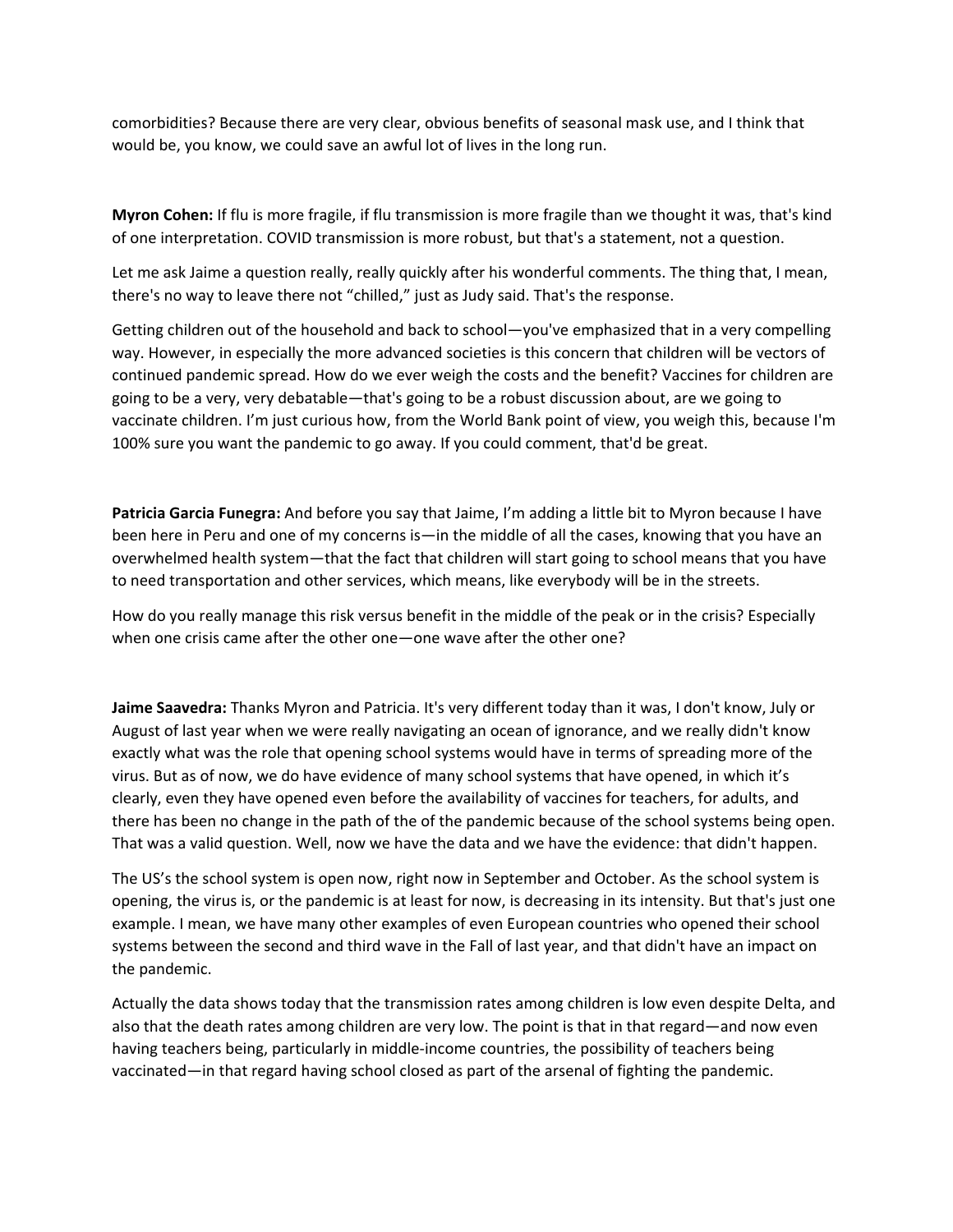Obviously I'm not talking about the schools being open as always. It's complicated to implement the social distancing measures; all kids should be masked. So it's not easy. I'm not saying that that's not easy. But then, if countries undertake those complex opening processes, then the benefits on the health side of keeping the kids out of school are very low. The costs of keeping kids out of school, because for children, in terms of losses of learning, in terms of mental health, in terms of lack of socialization, those we know are very high.

That's the issue. That's the issue in terms of now with the evidence that we have today, then in terms of costs and benefits for students and for teachers, the benefits are low, of keeping kids out of school, but the costs are very high.

Despite that we see very different positions across countries. In some countries, middle‐income countries, you see a very aggressive return to school, leadership of Ministries of Education have said that we need to return to school, and in other cases, out of basically a paralysis and inaction, say, well, let's wait, maybe next year things might be safer, things are too complicated as of now. So very, very different positions despite the evidence that we have.

**Chris Murray:** Patty, can I jump in on that?

**Patricia Garcia Funegra:** Yes, please, please.

**Chris Murray:** So, first, I agree with Jaime that it's a good idea to open schools when appropriate mitigation is in place. The studies from pre‐Delta to Delta aren't not useful right because the Delta variant is so much more transmissible. And we've seen, for example in Scotland, without appropriate mitigation, without mask use in elementary schools, fueling a second Delta wave. So without very clear evidence that school‐based transmission, and there's tons of these studies now, can take place. It's not really as quite as simple as saying pre‐Delta there was some studies that said there wasn't a lot of transmission.

If you look at seroprevalence surveys, the cumulative infection rate in kids is the same as adults, on average. So you can point to one survey or another, but if you take the meta‐analysis of them all, there's no evidence that there's less transmission in kids. It is true that the death rate is much lower, but the question here is the role of children, as in Scotland, of fueling a general increased wave of transmission. But it does seem that, at least in the US and in other countries in Europe, if you have the mitigation in place, you don't. The question mark, the danger there is to make the more general pronouncement that kids don't play a role in transmission or a substantial role.

**Myron Cohen:** I think it's a good thing to argue. Not argue, we like discussions, so I'm going to Jaime a chance to respond further. But I will say one thing, Chris, while I put you on the spot again about something, it's not just about what happens in a community, it's the dose-response curve in a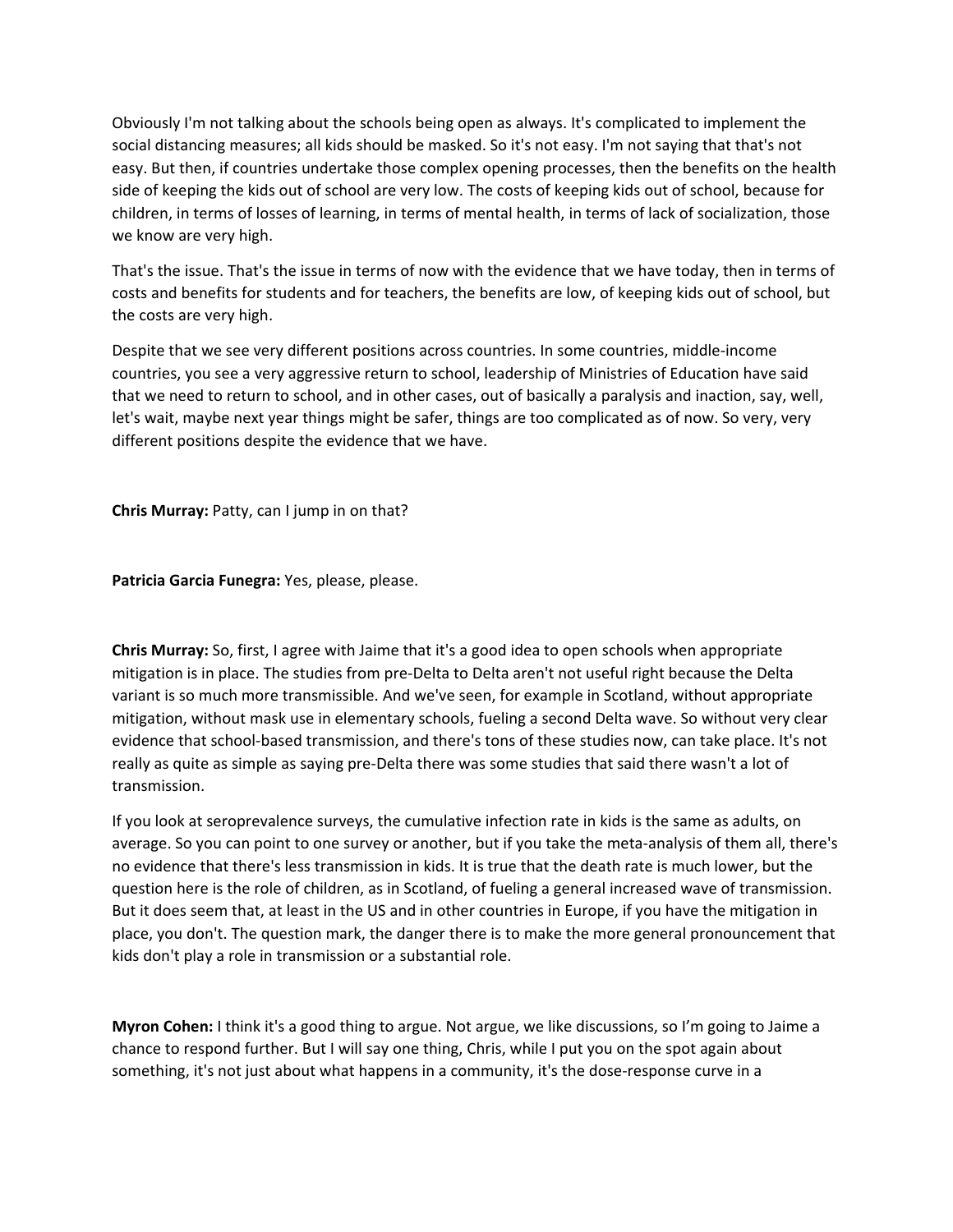household. Because risk mitigation in a household in the absence of vaccination becomes extremely difficult. And so, some substantial amount of transmission can be seen in the household.

The question is, a child who comes home with asymptomatic infection, what risks do they represent to a household and multi-generational adults? I mean, this is a tough question because we and others have done a lot of household studies and look for these kinds of dose‐response curves.

Again, I think it's very complicated. Everybody on this call probably wants kids back in school; there's no doubt about that. The question is, what are the costs via—the benefits are obvious, too—this debate about the cost extends further.

Jaime, I'm going to put you back on the spot. You can have the last word on this; you get the last word.

**Jaime Saavedra:** This is, as you say, this is where we're battling a war, right here, and battling a war is very complicated. The information that we have in order of what works and what doesn't during this war evolves for a long time, but despite things evolving, we need to make decisions. But it's true, it is very difficult.

Meta-analysis, I mean, are you really varying variants from one month to the other? That's one thing. And second, the other thing is that schools… One thing is that we have the analysis of what happens when schools are opening, but actually other things in the economy are opening as well. One will have to isolate what happens when only school systems open while all other things are either closed or already have opened before.

We see many economies in which you have restaurants, factories, stores, malls opened and school closed. Is then the school system going to be a major factor or an important—or a factor—of then fueling the disease. Most likely not; however, given that we do not have clarity. But it is absolutely essential that when we do that, we need to use masks, we need to use social distancing. The transportation issue is very complex. You will need to make the hard decision and say that kids should go to the school that's closer to home, not to just any school. Is that easy? No, it's not. That's not easy, but we're talking about battling a war here, so no policies here are simple policies to implement.

I think it is doable to implement those sanitary precautions and then, make sure that what happened in, not make sure but minimize the risk that something like the example that was mentioned in Scotland is not repeated.

My point as always is sometimes school systems, yes, but it's difficult to make sure that all kids use masks. Yeah of course, it's difficult but the public policy is full of difficult things. It's difficult to make sure that there's water and sanitation in all schools. Of course, yes, it's difficult but it's not impossible.

There has to be a real effort of countries of recognizing there's huge costs on kids. Then we need to implement those complex policies that will ensure or minimize risks when kids go back to school.

**Patricia Garcia Funegra:** Thank you, Jaime. We're getting the picture, right? There are countries like Peru in which gyms, movies are open, movie theaters are open, but schools are not open yet. So it's like also trying to make more sense about opening of the economy and not opening of schools.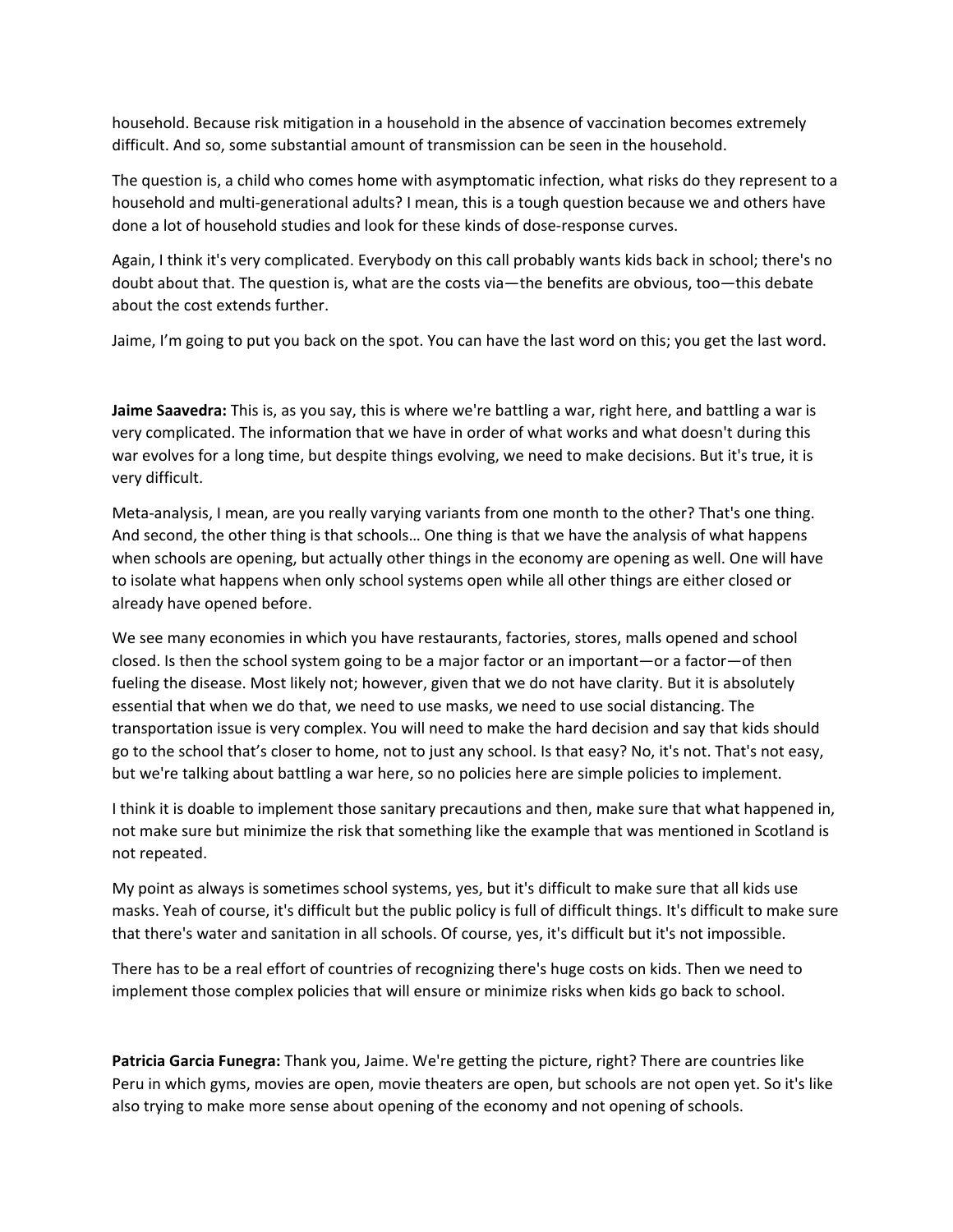We have reached almost the point of closing this session, but I would like to give you all a last question. You have 2 minutes to answer. Because all of you have highlighted that the impact of pandemics on health, education, ability to work outside the home, and the economy are highly interrelated. What would each of you would say will be the top two things we should do differently in preparing for or dealing with future pandemics?

Maybe we should start with Erica, the historian. Let's go backwards this time. Erica?

**Erica Charters:** So obviously in one way I would say predicting is full of pitfalls. I think, to me, one of the points that, if history is going to encourage us, is to is to think about humility and the limits of our knowledge, especially our ability to predict. But I think the other point I would say is, when we're in the crisis, it's very hard to know what we think is important. I think one of the points I see, even in the discussion today, is that we're debating about different things that we want to measure. It strikes me that one thing to think about is what we're measuring and what we're focusing on. Because obviously what we measure then determines what we think is important. But there's a variety of things that we could be measuring at the time. And so it strikes me that we, again, we tend to think of this in terms of medical terms, but I think a lot of the talks today reminded us that there's a multitude of things that we need to measure. And if we're not measuring them, then sometimes it takes us quite a long time to realize the impact of what's unfolding.

**Patricia Garcia Funegra:** Stephanie, go ahead.

**Stephanie Segal:** I guess picking up from the last question and then what Erica just said, I think one lesson would be looking and appreciating at the full costs and benefits and trying to put in place an adequate policy response. We've talked about additional costs here, or whether it's related to mental health, but also looking at second- and third-order effects of the enduring costs from the pandemic.

That goes to the second point and the focus on the preparedness and prevention. I mean, we know that the costs from this pandemic will be in the multiple trillions of dollars, and I think trying to address the problem ex‐post when really the most efficient way to get at the issue is ex‐ante, and really putting the financing into that prevention and preparedness is really where we need to focus the discussion and hopefully focus policymakers' attention.

**Patricia Garcia Funegra:** Thank you, Stephanie. Jaime?

## **Jaime Saavedra:** Thanks, Patricia.

There are two issues. One is that we're extremely worried about the inequality impacts that this pandemic will have. As Erica was saying, the pandemic sometimes will force certain tensions, reinforce tensions that we had in the past. And many, many low‐ and middle‐income countries already had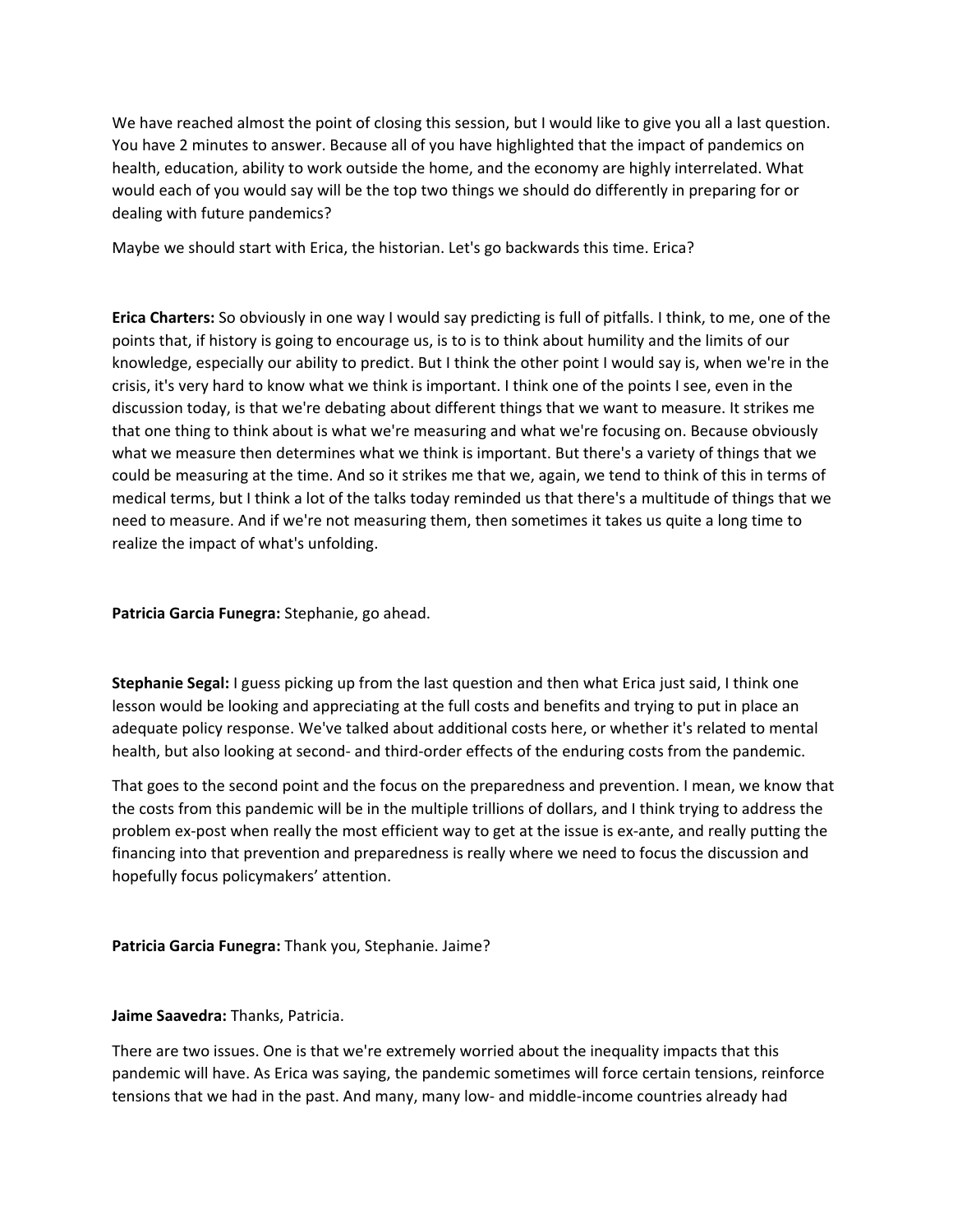gigantic inequality of opportunities that has been exacerbated by this pandemic in the sense that educational opportunities have been, during the last year‐and‐a‐half in middle‐income countries, totally correlated to your level of wealth. So the equalization impact that schools have disappeared. We really need to work in the coming months and years in order to try to ameliorate that impact that this will have, particularly among the poor.

When I say the poor, I'm not talking about the bottom 10%. I say, it's probably the bottom 80% against the top 20%. That is a huge shock that might have impact in the future.

My final point is that in order to address that, two things should happen. One is, we'll need to close the digital divide that we knew before the crisis; now it's even more evident. That has to happen in order to have more resilient school systems.

Second, we need to recognize that education is a social endeavor. The interaction with teachers is what really generates learning. And that requires, then, a completely different level of investment in our teachers. Even if we say at the same time that we need to close the digital divide, the future is going to be about the art of balancing technology with the human factor. The future will be precisely about more empowered and better trained teachers that can use and leverage technology more efficiently.

#### **Patricia Garcia Funegra:** Chris?

#### **Chris Murray:** Thanks, Patty.

First, I think that we've learned through the pandemic so far that it's behaviors and what drives human behavior that's the critical determinant of having a big epidemic or a small one. We all tend to focus on the biology, people who do modeling tend to focus on transmission patterns and R0s and things like that. But what really matters in the long run is things that drive people's being careful, wearing a mask, whether they want to get a vaccine, and we need to learn a lot about what drives behavior and why it's been so different in different parts of the world so that we can hopefully have in the next version of a pandemic behaviors that are going to reduce transmission faster.

Second, we've learned the harms of data hoarding by government, including in the US, and we really, really need to somehow overcome the natural instinct of governments to want to not share data with the public or with the scientific community. That just puts blinders on everybody, because we do need everybody in the country and globe putting people's best minds to the task of figuring out how to tackle a threat as it emerges. If we don't have access to data, that just is a super profound problem and one for which I don't see a huge amount of progress so far. Hopefully we will see progress for the future.

**Patricia Garcia Funegra:** Thank you so much to all our speakers. It has been really wonderful.

We have seen what data is showing us about COVID; as it has been said, we can have models, but what we are not doing is understanding what are the behaviors behind the numbers. We have talked about education, which is a critical issue; we need to work on issues like the digital divide, the participation of parents, education as a social issue, and the participation of communities. Stephanie has highlighted the